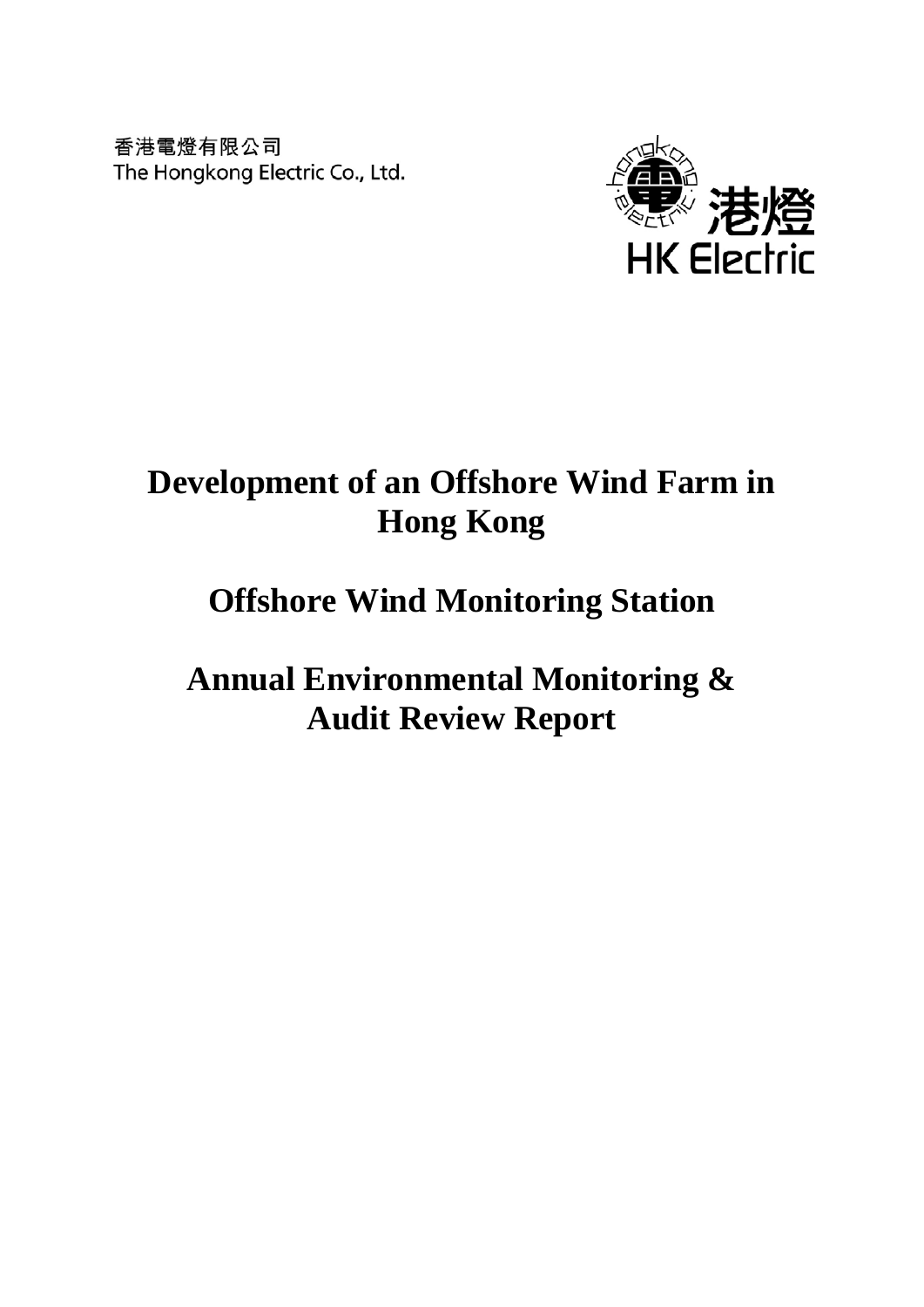香港電燈有限公司 The Hongkong Electric Co., Ltd.



## ENVIRONMENTAL IMPACT ASSESSMENT (EIA) ORDINANCE, CAP. 499

## **ENVIRONMENTAL PERMIT NO. EP-394/2010**

## DEVELOPMENT OF AN OFFSHORE WIND FARM IN HONG KONG

## **ENVIRONMENTAL MONITORING & AUDIT PROGRAMME**

| Report Title | Annual Environmental Monitoring $\&$ Audit<br>Review Report                                                                                  |
|--------------|----------------------------------------------------------------------------------------------------------------------------------------------|
| Date         | 17 April 2012                                                                                                                                |
| Certified by |                                                                                                                                              |
| Verified by  | (Mr. FUNG Kam-Fai Kenneth,<br>Environmental Team Leader)<br>(Mr. Y T Tang, AECOM Asia Company<br>Limited, Independent Environmental Checker) |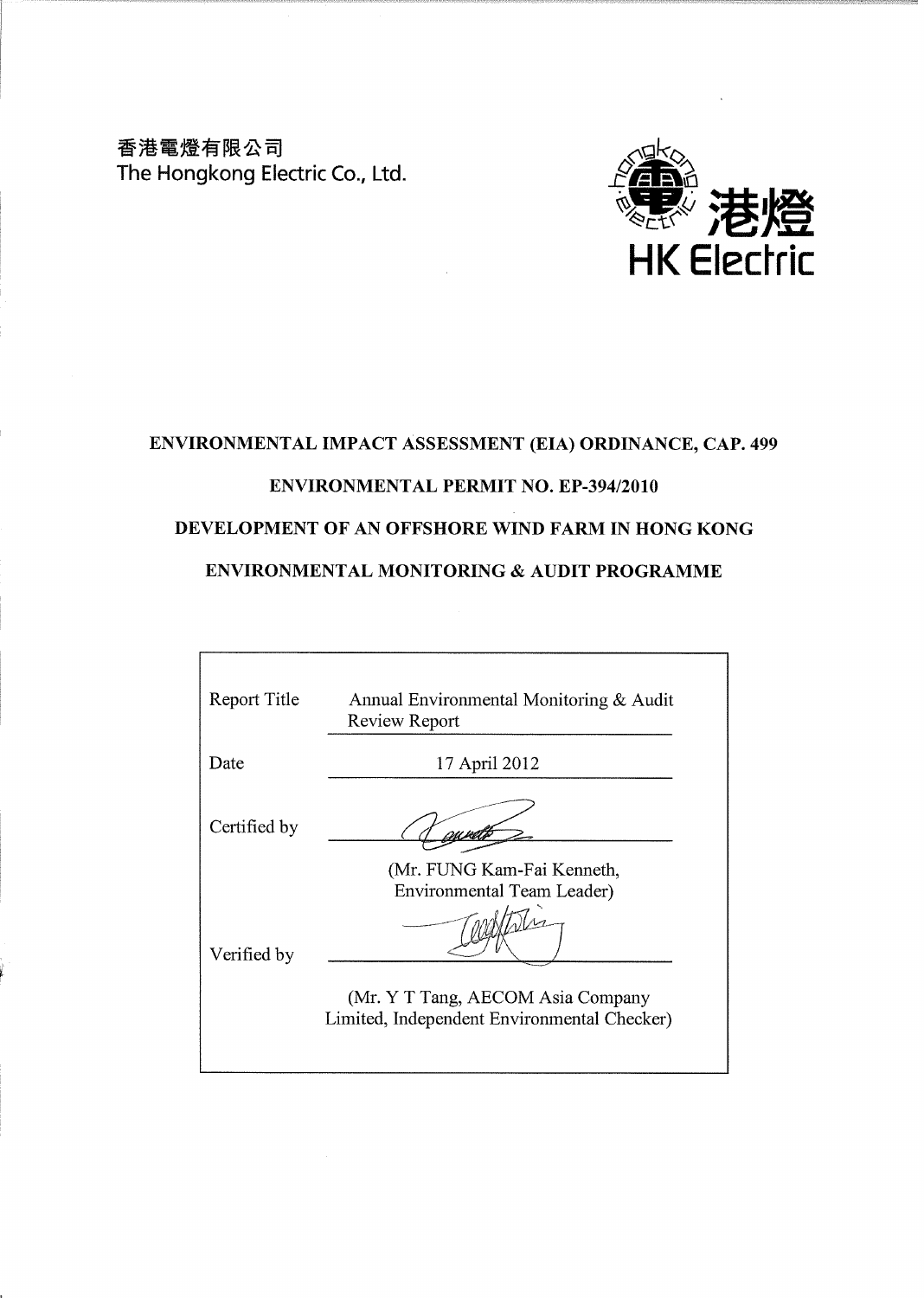# **TABLE OF CONTENT**

# **EXECUTIVE SUMMARY**

| 1.  |                                                                             |                |
|-----|-----------------------------------------------------------------------------|----------------|
| 1.1 | Background                                                                  |                |
| 1.2 | <b>Project Organization</b>                                                 | 2              |
| 1.3 | <b>Construction Works undertaken</b>                                        | $\overline{2}$ |
| 1.4 | Summary of EM&A Requirements                                                | $\overline{4}$ |
| 2.  |                                                                             | $\mathbf{2}$   |
| 2.1 | Air Quality                                                                 | $\overline{2}$ |
| 2.2 | <b>Noise</b>                                                                | $\overline{2}$ |
| 2.3 | <b>Water Quality</b>                                                        | $\mathbf{2}$   |
| 2.4 | Waste Management                                                            | $\mathbf{2}$   |
| 2.5 | Marine Ecology / Fisheries                                                  | 3              |
| 3.  |                                                                             |                |
| 3.1 | <b>Review of Environmental Monitoring Procedures</b>                        | $\overline{4}$ |
| 3.2 | <b>Assessment of Environmental Monitoring Results</b>                       | $\overline{4}$ |
| 3.3 | <b>Site Environmental Audit</b>                                             | $\overline{4}$ |
| 3.4 | <b>Status of Environmental Licensing and Permitting</b>                     | 4              |
| 3.5 | <b>Implementation Status of Environmental Mitigation Measures</b>           | 4              |
| 3.6 | <b>Implementation Status of Event/Action Plans</b>                          | 5              |
| 3.7 | <b>Implementation Status of Environmental Complaint Handling Procedures</b> | 5              |
| 4.  |                                                                             |                |

# **LIST OF TABLES**

| Table 1.1 | Key Personnel Contacts during Construction Phase                          |
|-----------|---------------------------------------------------------------------------|
| Table 1.2 | <b>Construction Activities and Corresponding Environmental Mitigation</b> |
|           | <b>Measures</b>                                                           |
| Table 1.3 | Summary of EM&A Requirements                                              |
| Table 2.1 | Estimated Quantities of Waste Generated During the Construction Period    |
| Table 2.2 | Summary on Marine Mammals / Sea Turtle Visual Monitoring                  |
| Table 3.1 | <b>Status of Environmental Licensing and Permitting</b>                   |
| Table 3.2 | <b>Environmental Complaints / Enquiries Received</b>                      |
|           |                                                                           |

# **LIST OF FIGURES**

Figure 1.2 Design of the Wind Monitoring Station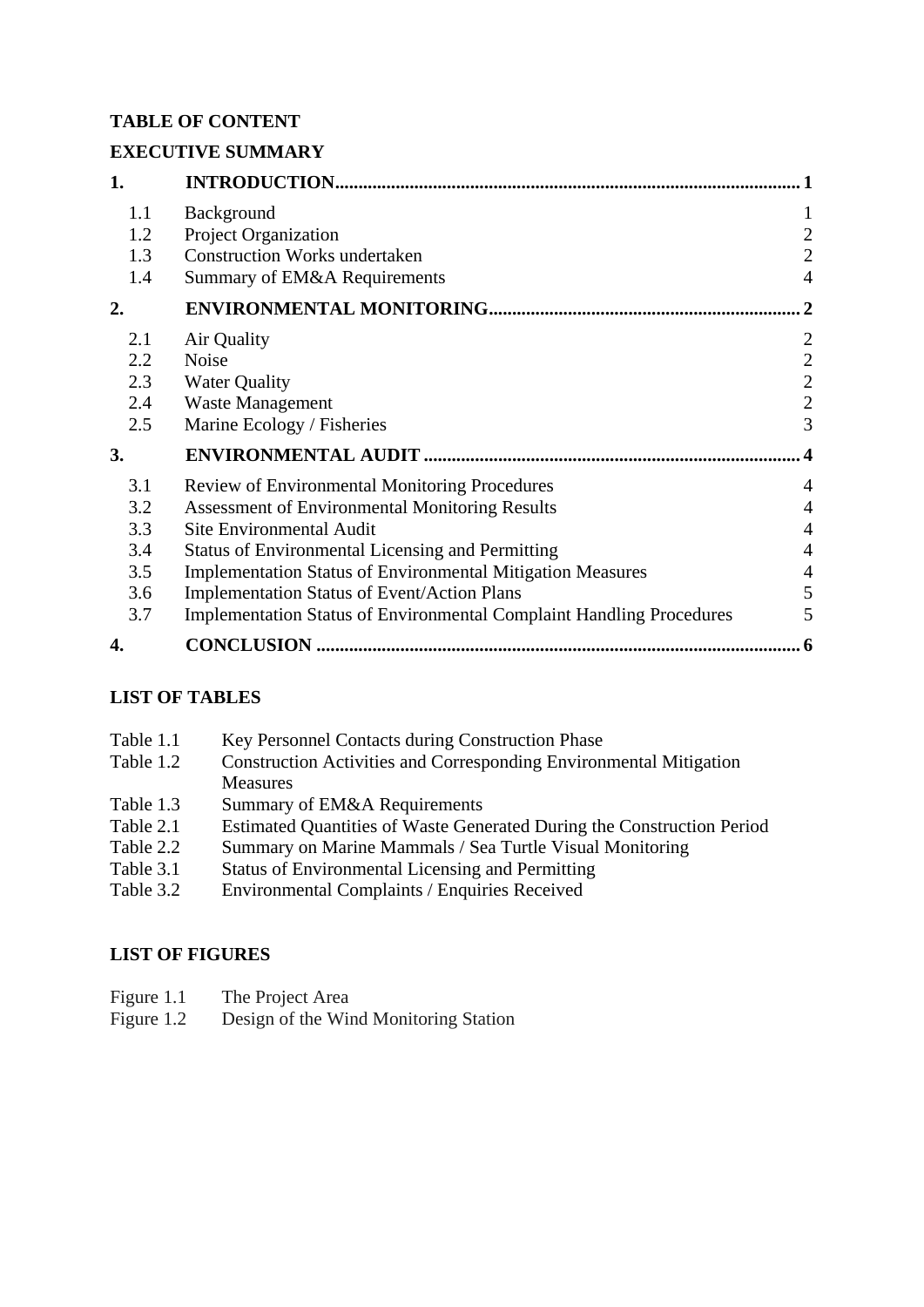## **APPENDICES**

- Appendix A Organization Chart
- Appendix B Construction Programme
- Appendix C Summary of EMIS
- Appendix A Organization Chart<br>
Appendix B Construction Programme<br>
Appendix C Summary of EMIS<br>
Appendix D Summary of Site Audit Findings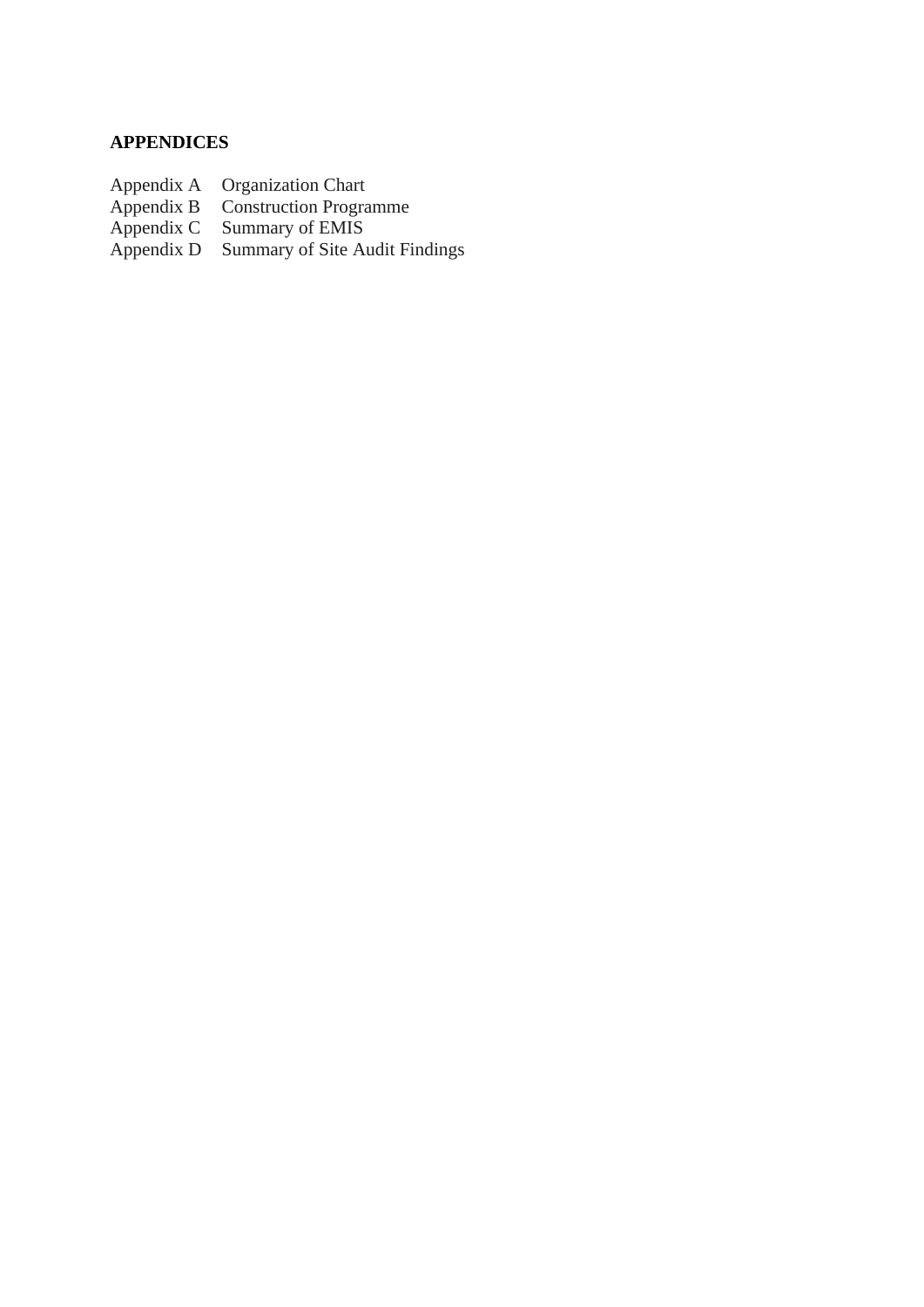## **EXECUTIVE SUMMARY**

In June 2010, The Hongkong Electric Co., Ltd. (HK Electric) was granted an Environmental Permit to construct and operate the Project entitled "Development of an Offshore Wind Farm in Hong Kong".

The major construction works for the Wind Monitoring Station (WMS) associated with the Project commenced in August 2011 and were completed in February 2012. This annual Environmental Monitoring and Audit (EM&A) Review report, prepared by the Environmental Team, presents the EM&A works carried out in the construction year from August 2011 to February 2012.

#### **Construction Activities Undertaken**

The construction activities undertaken for the WMS were general site works, percussive piling, installation of WMS platform and installation of Light Detection And Ranging (LIDAR) System.

#### **Environmental Monitoring Works**

Air quality, noise and water quality monitoring were not required for construction of the WMS other than those related to good site construction practice. Marine mammals / sea turtle visual monitoring was conducted during the course of piling works. No environmental exceedance or non-compliance was found during the reporting period.

#### **Site Environmental Audit**

Site audits were carried out at least twice per month to monitor environmental issues on the construction site. The site conditions were generally satisfactory and all required mitigation measures were properly implemented.

#### **Environmental Licensing and Permitting**

| The following environmental licences/ permits were obtained for the Project. |  |  |
|------------------------------------------------------------------------------|--|--|
|                                                                              |  |  |

| License/Permit               | Ref. No.     | <b>Valid Period</b> |          | <b>Authority/Holder</b> |          |
|------------------------------|--------------|---------------------|----------|-------------------------|----------|
|                              |              | From                | To       |                         |          |
| Environmental<br>Permit      | EP-394/2010  | 08/06/10            |          | <b>EPD/HK Electric</b>  | 08/06/10 |
| Construction<br>Noise Permit | PP-RS0020-11 | 14/06/11            | 13/12/11 | <b>EPD</b> /Contractor  | 13/06/11 |
| Construction<br>Noise Permit | GW-RS0635-11 | 13/07/11            | 04/01/12 | EPD/Contractor          | 12/07/11 |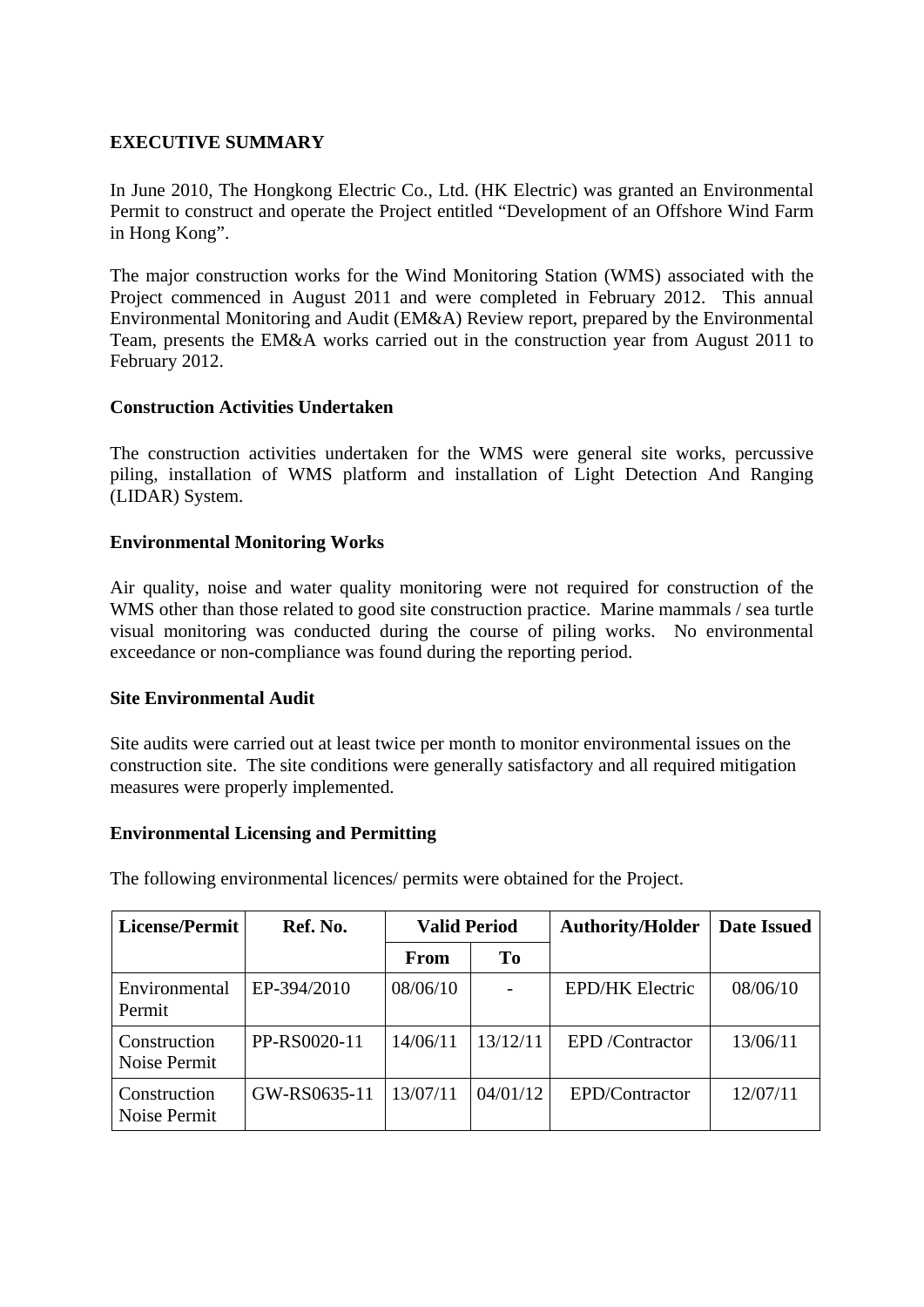## **Implementation Status of Environmental Mitigation Measures**

Environmental mitigation measures as recommended in the EM&A Manual were properly implemented.

#### **Environmental Complaints / Prosecutions**

No complaint against the construction activities was received. There was also no prosecution for breaches of relevant environmental legislations.

#### **Concluding Remarks**

All required environmental mitigation measures were properly implemented in accordance with the EM&A Manual throughout the construction year. No complaint against the construction activities was received during the period. There was also no prosecution for breaches of relevant environmental legislations.

Based on the EM&A findings, the overall environmental performance of the Project was satisfactory. In line with the EIA predictions, it is concluded that the construction of the WMS has not caused any adverse impact on the environment after the implementation of the recommended mitigation measures. As such, the EM&A programme for construction of the WMS shall be terminated as recommended by the EM&A Manual.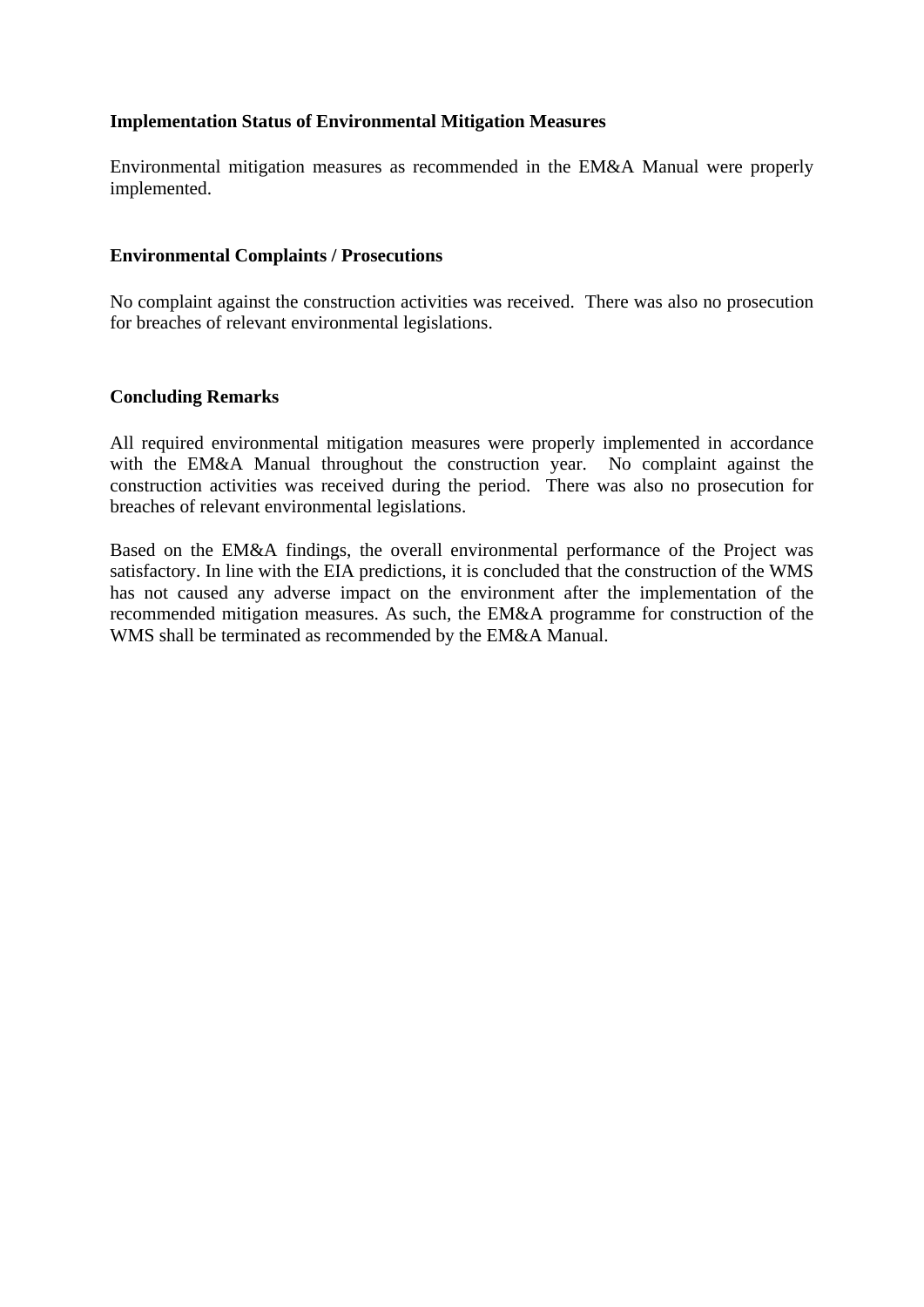## **1. INTRODUCTION**

## **1.1 Background**

The Hongkong Electric Company Ltd (hereinafter referred to as HK Electric) is developing a large-scale wind farm in Hong Kong to generate power from renewable sources (the Project). The project will produce around 100 MW of electricity, which will be supplied directly to the HK Electric grid network to help meeting the HKSAR Government commitments to renewable energy generation and reduction in greenhouse gas emissions.

In June 2010, an Environmental Permit (EP-394/2010) was granted to HK Electric for the construction and operation of the Project entitled "Development of an Offshore Wind Farm in Hong Kong". An Environmental Team was then formed to implement the Environmental Monitoring and Audit (EM&A) programme in accordance with the EM&A Manual for the Project.

The key components of the Project are outlined as follows:

- The construction of around twenty eight  $(28)$  to thirty five  $(35)$  individual 2.3 to 3.6MW class wind turbine units, including seabed works required for foundation emplacement.
- The installation of interconnecting submarine electricity cables between turbine units, to the offshore substation and to grid.
- <sup>−</sup> Construction of an offshore substation. There may, however, be an option for the offshore substation to be replaced by an onshore one located at Lamma Power Station Extension subject to detailed engineering design.
- Development of an onshore lay down area and quayside for material storage and pre-assembly works.
- Development of an offshore wind monitoring station.

In order to ascertain the wind potential at the wind farm site and to obtain all necessary meteorological data for design of the wind turbines, an offshore wind monitoring station (WMS) is to be set up towards end February 2012 at the proposed wind farm site located in the sea waters southwest of Lamma Island to carry out a minimum of a 12 month meteorological and oceanographic data collection campaign. The offshore wind monitoring station will be located towards the southeast corner of the wind farm boundary shown in Figure 1.1.

The offshore WMS will be required to measure the in-situ wind, wave and current data at the Project Site for detailed wind turbine design. The station will consist of a 4m x 4m offshore platform erected on top of a piled foundation (Figure 1.2). Wind monitoring equipment to be installed on top of the platform comprises a Light Detection And Ranging (LIDAR) unit, data logging and transmission system and a 10m met mast completed with anemometry instruments. Operations of the station will be supported by batteries powered by solar PV panels and small wind turbines with backup power from a diesel generator. An Acoustic Current Wave Profiler will be deployed onto the seabed for measurement of tidal and wave conditions.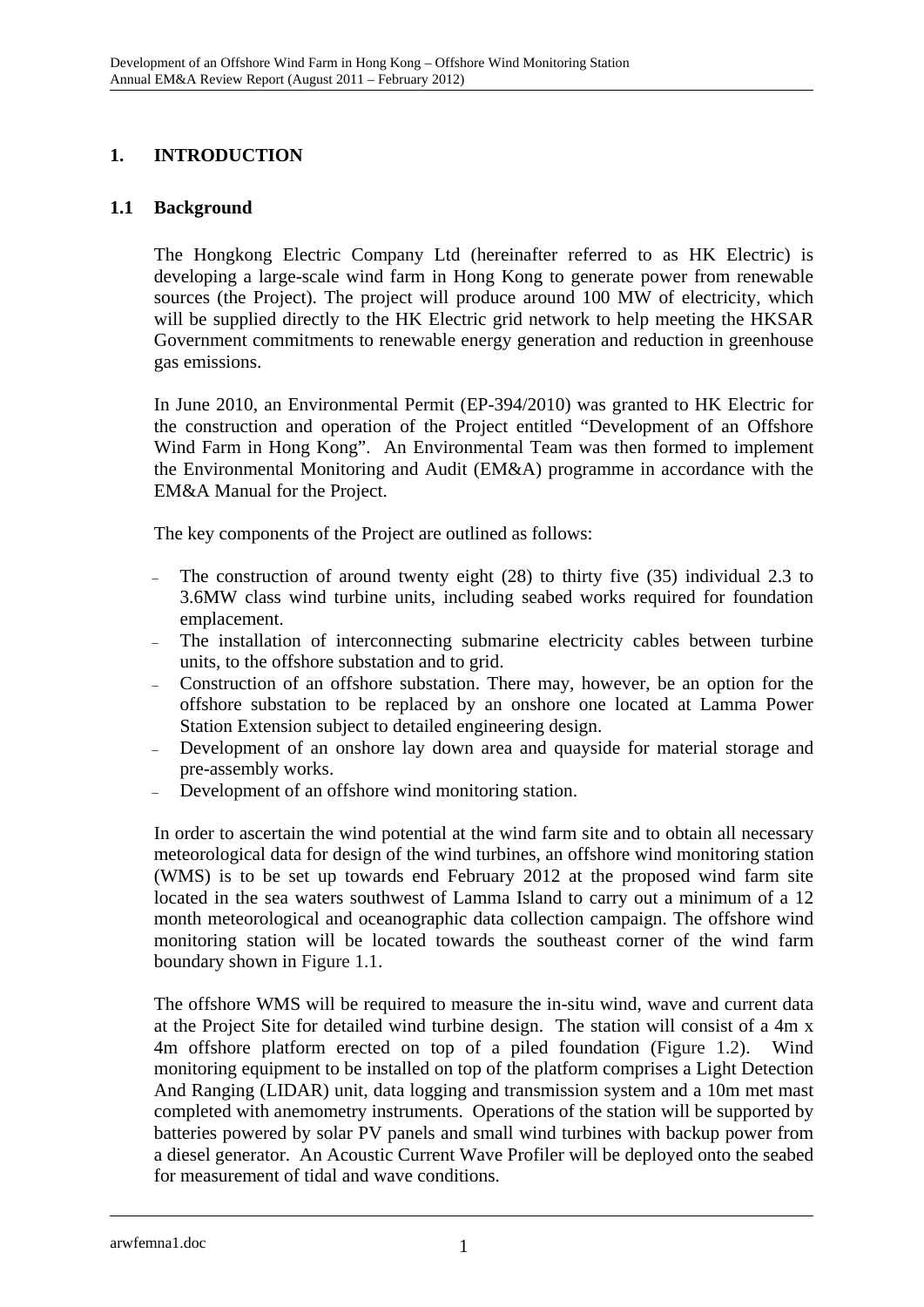The major construction works for the WMS commenced in August 2011 and was completed in February 2012. The WMS had then been put into operation for collection of meteorological and oceanographic data.

# **1.2 Project Organization**

The management structure for the EM&A programme for the construction phase of the Project is shown in Appendix A. The key personnel contact names and telephone numbers are listed in Table 1.1.

| Role                                             | <b>Contact Person</b> | <b>Position</b>                                            | <b>Phone No.</b> |
|--------------------------------------------------|-----------------------|------------------------------------------------------------|------------------|
| Permit Holder                                    | Mr. F.H. Lau          | General Manager (Projects)                                 | 3143-3887        |
| Mr. Benjamin Chan<br>Contractor (civil<br>works) |                       | Project Manager                                            | 2982-0290        |
| Contractor<br>(E&M works)                        | Mr. David Malcolm     | Installation and Health &<br><b>Safety Package Manager</b> | 9138-2536        |
| Environmental<br>Team                            | Mr. Kenneth Fung      | <b>Environmental Team Leader</b>                           | 2843-3441        |
| Independent<br>Environmental<br>Checker          | Mr. Y.T. Tang         | <b>Executive Director</b>                                  | 3922-9393        |

Table 1.1 Key Personnel Contacts during Construction Phase

## **1.3 Construction Works undertaken**

The construction programme for the WMS is shown in Appendix B, which included percussive piling, installation of WMS platform and installation of LIDAR System

The main construction activities carried out and the corresponding environmental mitigation measures are summarized in Table 1.2. The implementation status of the major mitigation measures in the reporting period can be found in Appendix C.

| Table 1.2 Construction Activities and Corresponding Environmental Mitigation |
|------------------------------------------------------------------------------|
| <b>Measures</b>                                                              |

| <b>Item</b> | <b>Activities</b>            | <b>Environmental Mitigation Measures</b>                        |  |  |  |  |
|-------------|------------------------------|-----------------------------------------------------------------|--|--|--|--|
|             | <b>General Site</b><br>Works | Air<br>Dust suppression measures implemented.<br><b>Noise</b>   |  |  |  |  |
|             |                              | General noise mitigation measures employed at all<br>work site. |  |  |  |  |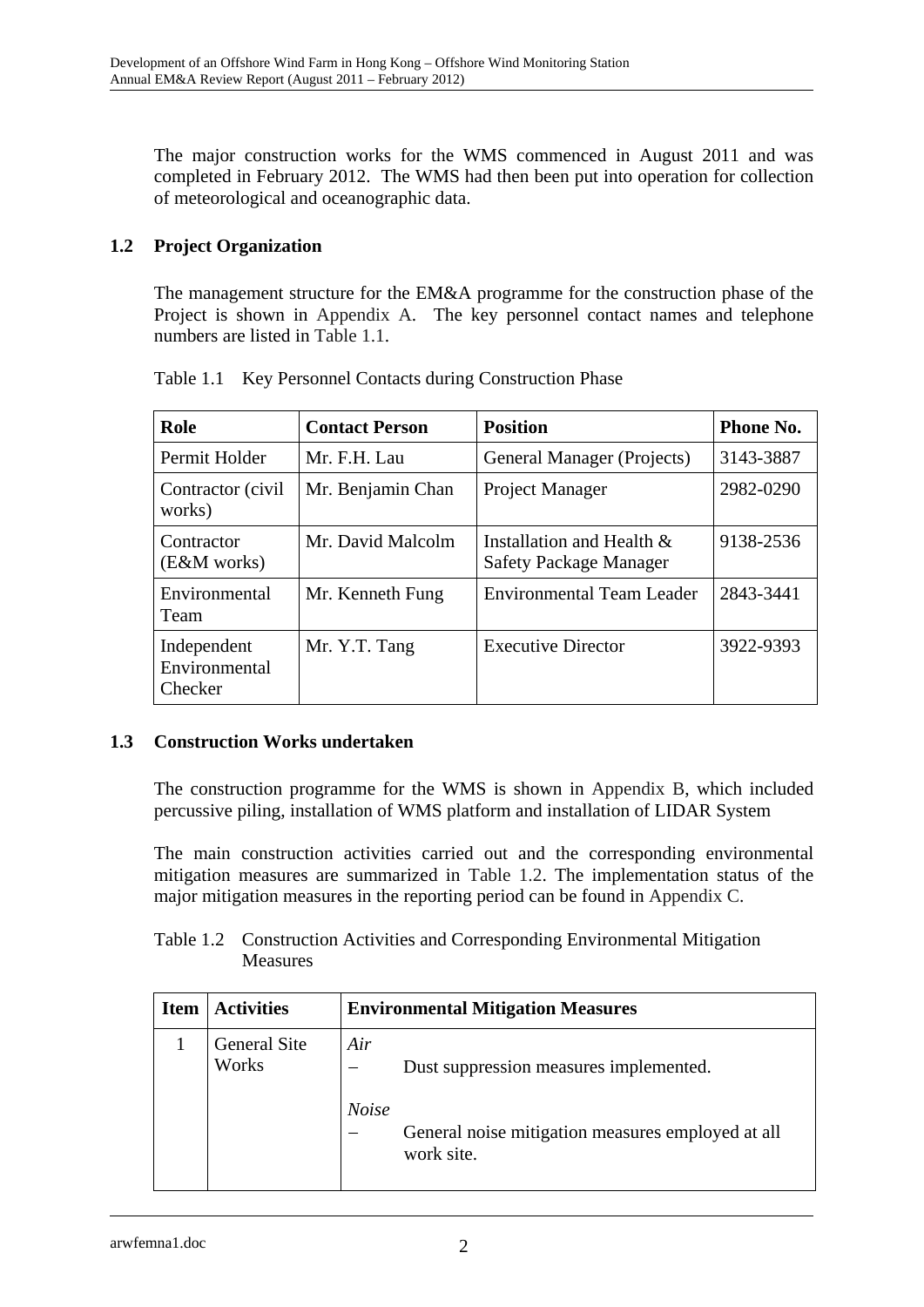| <b>Item</b>    | <b>Activities</b>    | <b>Environmental Mitigation Measures</b>                                                                                                      |  |  |  |
|----------------|----------------------|-----------------------------------------------------------------------------------------------------------------------------------------------|--|--|--|
|                |                      | Water<br>Good site practices adopted.                                                                                                         |  |  |  |
|                |                      | Waste<br>Waste Management Plan submitted and implemented<br>Good site practices adopted.                                                      |  |  |  |
|                |                      | Marine Ecology<br>Good site practices adopted.                                                                                                |  |  |  |
| $\overline{2}$ | Percussive<br>Piling | Air<br>Dust suppression measures implemented.                                                                                                 |  |  |  |
|                |                      | <b>Noise</b><br>General noise mitigation measures employed at all<br>work site.<br>No percussive piling work in restricted hours.             |  |  |  |
|                |                      | Water<br>Good site practices adopted.                                                                                                         |  |  |  |
|                |                      | Waste<br>Waste Management Plan submitted and implemented.<br>Good site practices adopted.                                                     |  |  |  |
|                |                      | Marine Ecology<br>Ramping-up of piling hammer adopted.<br>Marine mammals/ sea turtles exclusion zone adopted.<br>Good site practices adopted. |  |  |  |
| 3              | Pile Concreting      | Air<br>Dust suppression measures implemented.                                                                                                 |  |  |  |
|                |                      | <b>Noise</b><br>General noise mitigation measures employed at all<br>work site.                                                               |  |  |  |
|                |                      | Water<br>Good site practices adopted.                                                                                                         |  |  |  |
|                |                      | Waste<br>Waste Management Plan submitted and implemented<br>Good site practices adopted.                                                      |  |  |  |
|                |                      | Marine Ecology<br>Good site practices adopted.                                                                                                |  |  |  |
| $\overline{2}$ | Platform and         | Air                                                                                                                                           |  |  |  |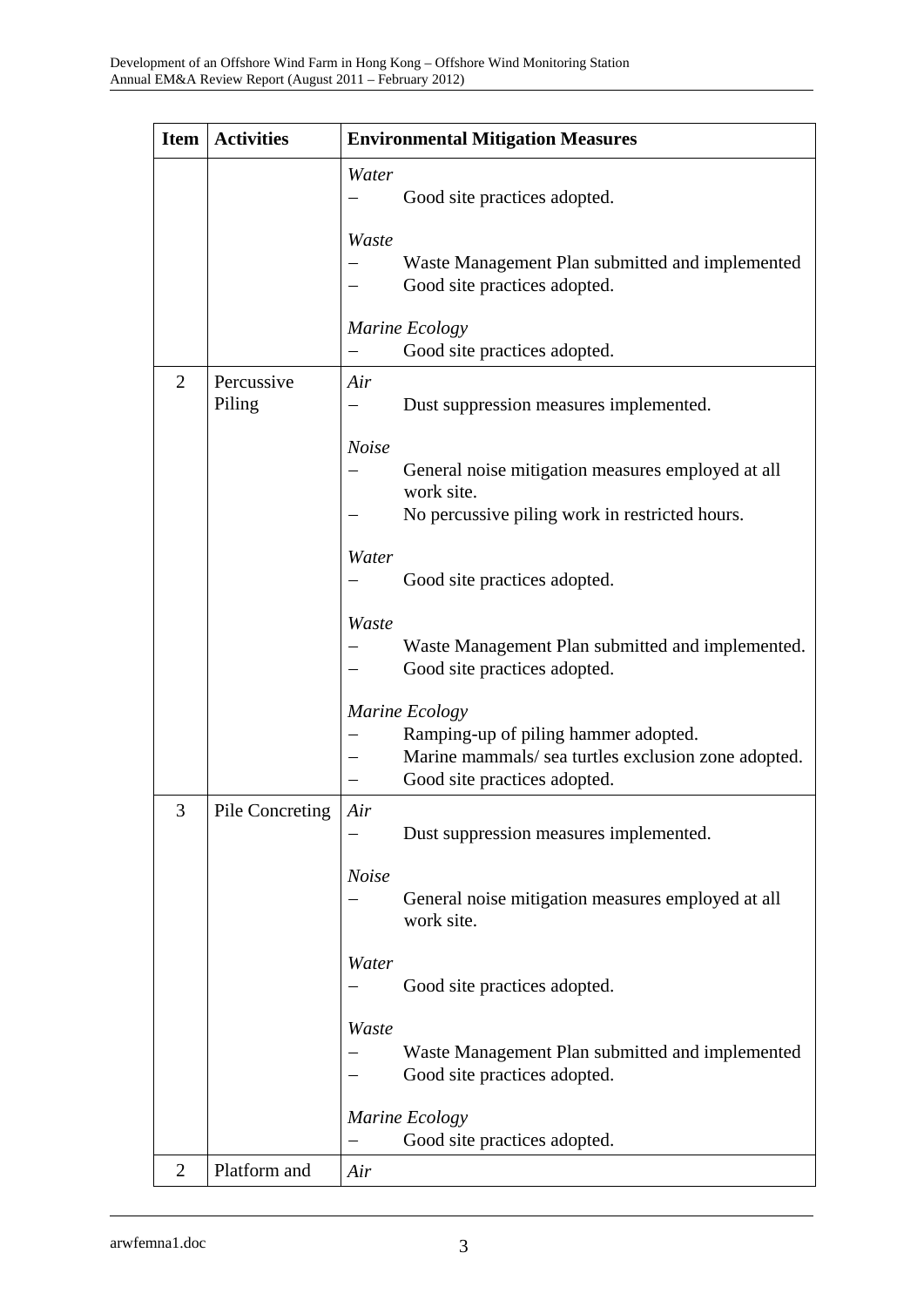| <b>Item</b> | <b>Activities</b>                   | <b>Environmental Mitigation Measures</b>                                             |  |  |  |  |
|-------------|-------------------------------------|--------------------------------------------------------------------------------------|--|--|--|--|
|             | <b>LIDAR</b> System<br>Installation | Dust suppression measures implemented.                                               |  |  |  |  |
|             |                                     | <b>Noise</b>                                                                         |  |  |  |  |
|             |                                     | General noise mitigation measures employed at all<br>$\qquad \qquad -$<br>work site. |  |  |  |  |
|             |                                     | Water                                                                                |  |  |  |  |
|             |                                     | Good site practices adopted.                                                         |  |  |  |  |
|             |                                     |                                                                                      |  |  |  |  |
|             |                                     | Waste                                                                                |  |  |  |  |
|             |                                     | Waste Management Plan submitted and implemented                                      |  |  |  |  |
|             |                                     | Good site practices adopted.                                                         |  |  |  |  |
|             |                                     | Marine Ecology                                                                       |  |  |  |  |
|             |                                     | Good site practices adopted.<br>$\qquad \qquad -$                                    |  |  |  |  |

## **1.4 Summary of EM&A Requirements**

EM&A procedures are required during the design, construction, post-construction and operational phases of the project implementation and a summary of the requirements for each of the environmental parameters is details in Table 1.3. For ease of implementation, these are presented in terms of those required for the WMS and separately for the Wind Turbines associated with the Project.

In accordance with the monitoring requirements, marine mammals /sea turtle visual monitoring for the construction of the WMS conducted during all piling activities is described in Section 2.

Regular environmental audits on air quality, noise, water quality, waste management, marine ecology and fisheries are required. Details of the audits are summarized in Section 3 of this report.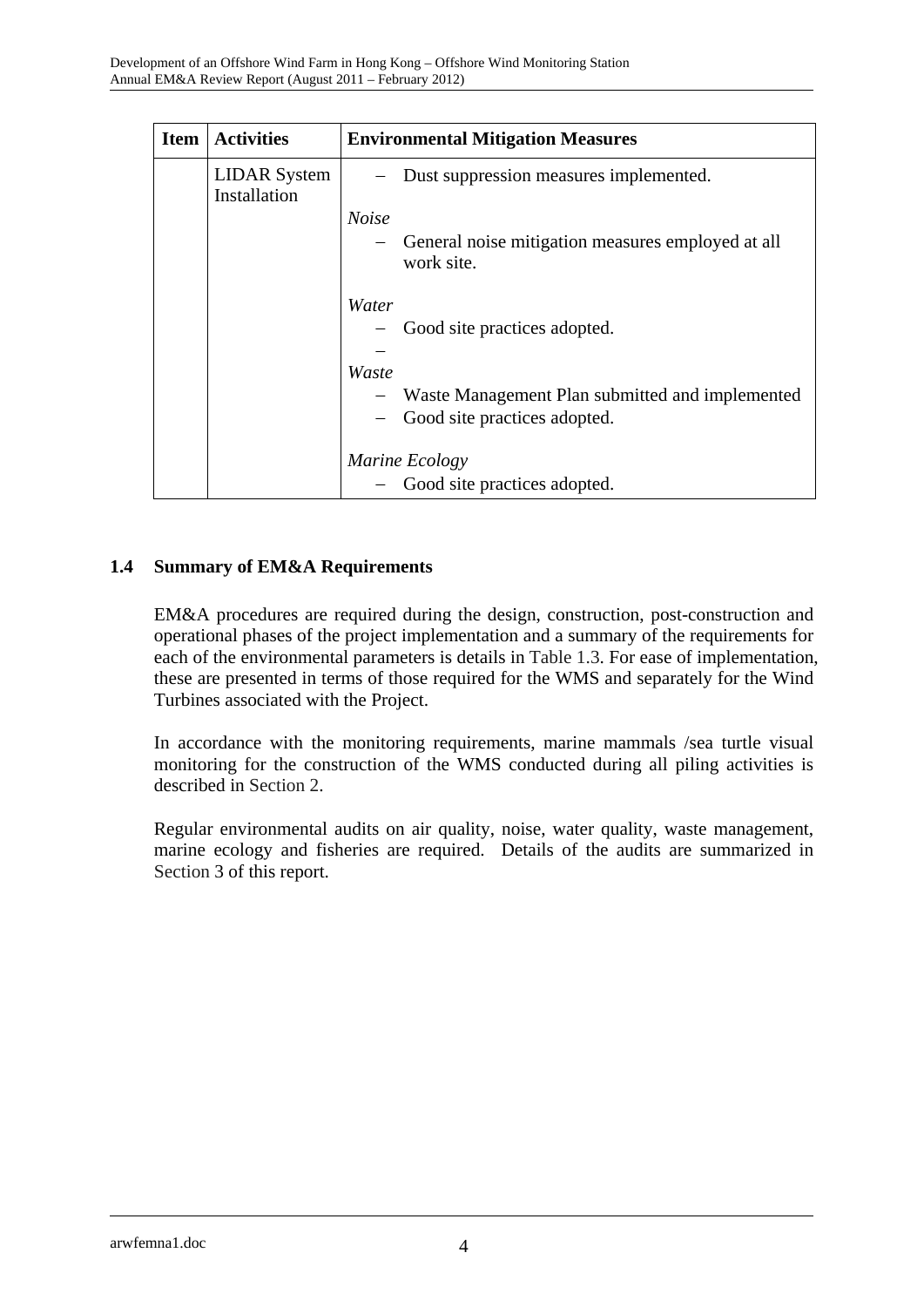#### Table 1.3 Summary of EM&A Requirements

| <b>Parameter</b>                                                                                                                                                                                       | <b>Wind Monitoring Station</b> |                     |                                     |                  |                             | <b>Wind Turbines</b> |                                     |                  |
|--------------------------------------------------------------------------------------------------------------------------------------------------------------------------------------------------------|--------------------------------|---------------------|-------------------------------------|------------------|-----------------------------|----------------------|-------------------------------------|------------------|
|                                                                                                                                                                                                        | Design Phase <sup>(2)</sup>    | <b>Construction</b> | Post-                               | <b>Operation</b> | Design Phase <sup>(2)</sup> | <b>Construction</b>  | Post-                               | <b>Operation</b> |
|                                                                                                                                                                                                        |                                | <b>Phase</b>        | <b>Construction</b><br><b>Phase</b> | <b>Phase</b>     |                             | <b>Phase</b>         | <b>Construction</b><br><b>Phase</b> | <b>Phase</b>     |
| <b>Water Quality</b>                                                                                                                                                                                   |                                |                     |                                     |                  |                             |                      |                                     |                  |
| Water Quality Monitoring                                                                                                                                                                               |                                |                     |                                     |                  |                             | $\checkmark$         |                                     |                  |
| Audit                                                                                                                                                                                                  |                                | $\checkmark$        |                                     |                  |                             | $\checkmark$         |                                     |                  |
| Waste                                                                                                                                                                                                  |                                |                     |                                     |                  |                             |                      |                                     |                  |
| Audit                                                                                                                                                                                                  |                                | $\checkmark$        |                                     |                  |                             | $\checkmark$         |                                     |                  |
| <b>Terrestrial Ecology</b>                                                                                                                                                                             |                                |                     |                                     |                  |                             |                      |                                     |                  |
| Monitoring for Bird Abundance                                                                                                                                                                          |                                |                     |                                     |                  | $\checkmark$ <sup>(1)</sup> | ✓                    |                                     | ✓                |
| and Distribution                                                                                                                                                                                       |                                |                     |                                     |                  |                             |                      |                                     |                  |
| <b>Bird Collision Monitoring</b>                                                                                                                                                                       |                                |                     |                                     |                  |                             |                      |                                     | ✓                |
| Site Audit                                                                                                                                                                                             |                                |                     |                                     |                  |                             |                      |                                     |                  |
| <b>Marine Ecology</b>                                                                                                                                                                                  |                                |                     |                                     |                  |                             |                      |                                     |                  |
| Coral Survey / Relocation                                                                                                                                                                              |                                |                     |                                     |                  | $\checkmark$                |                      |                                     |                  |
| <b>Marine Mammal Monitoring</b>                                                                                                                                                                        |                                | $\checkmark$        |                                     |                  | $\checkmark$                | ✓                    | $\checkmark$                        |                  |
| Audit                                                                                                                                                                                                  |                                | $\checkmark$        |                                     |                  |                             | $\checkmark$         |                                     |                  |
| <b>Noise</b>                                                                                                                                                                                           |                                |                     |                                     |                  |                             |                      |                                     |                  |
| Airborne Noise Monitoring <sup>(3)</sup>                                                                                                                                                               |                                |                     |                                     |                  |                             | $\checkmark$         |                                     |                  |
| Underwater Noise Monitoring <sup>(3)</sup>                                                                                                                                                             |                                |                     |                                     |                  |                             | $\checkmark$         |                                     |                  |
| <b>Fisheries</b>                                                                                                                                                                                       |                                |                     |                                     |                  |                             |                      |                                     |                  |
| Safety / Exclusion Zone (500m)                                                                                                                                                                         |                                | $\checkmark$        |                                     |                  |                             | $\checkmark$         |                                     |                  |
| Audit                                                                                                                                                                                                  |                                | ✓                   |                                     |                  |                             | $\checkmark$         |                                     |                  |
| <b>Landscape and Visual</b>                                                                                                                                                                            |                                |                     |                                     |                  |                             |                      |                                     |                  |
| Design                                                                                                                                                                                                 | $\checkmark$                   |                     |                                     |                  | $\checkmark$                | ✓                    |                                     |                  |
| Audit                                                                                                                                                                                                  |                                |                     |                                     |                  |                             | $\checkmark$         |                                     |                  |
| <b>Cultural Heritage</b>                                                                                                                                                                               |                                |                     |                                     |                  |                             |                      |                                     |                  |
| Audit                                                                                                                                                                                                  |                                |                     |                                     |                  | $\checkmark$                | $\checkmark$         |                                     |                  |
| Note:                                                                                                                                                                                                  |                                |                     |                                     |                  |                             |                      |                                     |                  |
| <sup>(1)</sup> Although pre- construction monitoring may overlap the design phase, the focus of this monitoring will be to provide additional information on which to assess potential impacts through |                                |                     |                                     |                  |                             |                      |                                     |                  |

construction.

<sup>(2)</sup> EM&A requirements in the design phase shall include confirmation on the compliance for environmental designs which are specified in the EIA Report and the EP for all parameters.

(3) Due to concerns about noise emissions during piling works for the wind turbines based on the size of the proposed piles, airborne and underwater noise monitoring has been committed during percussive piling works. Further details can be found in the Report on the  $112^{th}$  Environmental Impact Assessment Subcommittee Meeting (ACE Paper 7/2010 – Annex C). http://www.epd.gov.hk/epd/english/boards/advisory\_council/files/ACE\_Paper\_7\_2010\_Annex\_C.pdf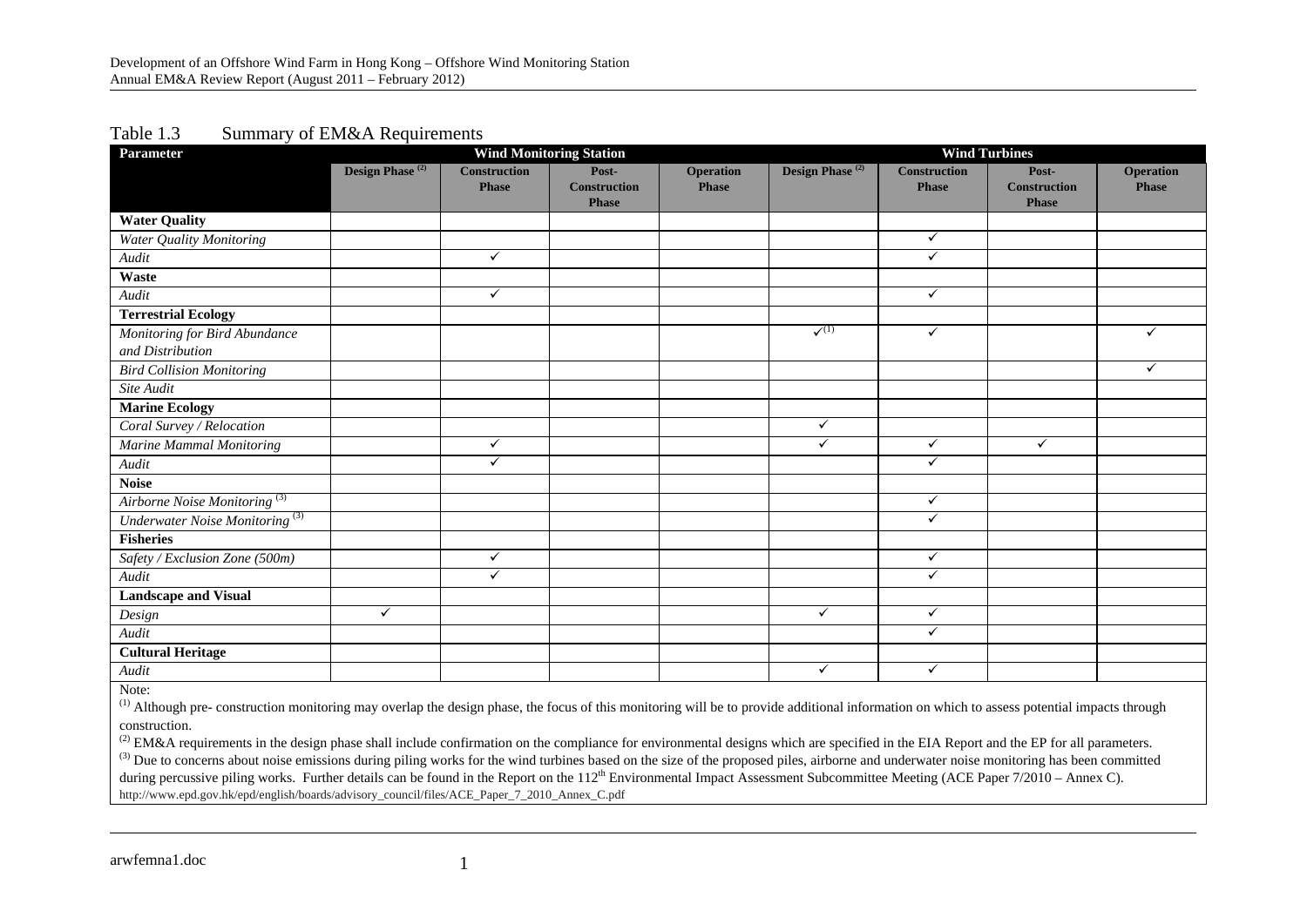



arwfemna1.doc 1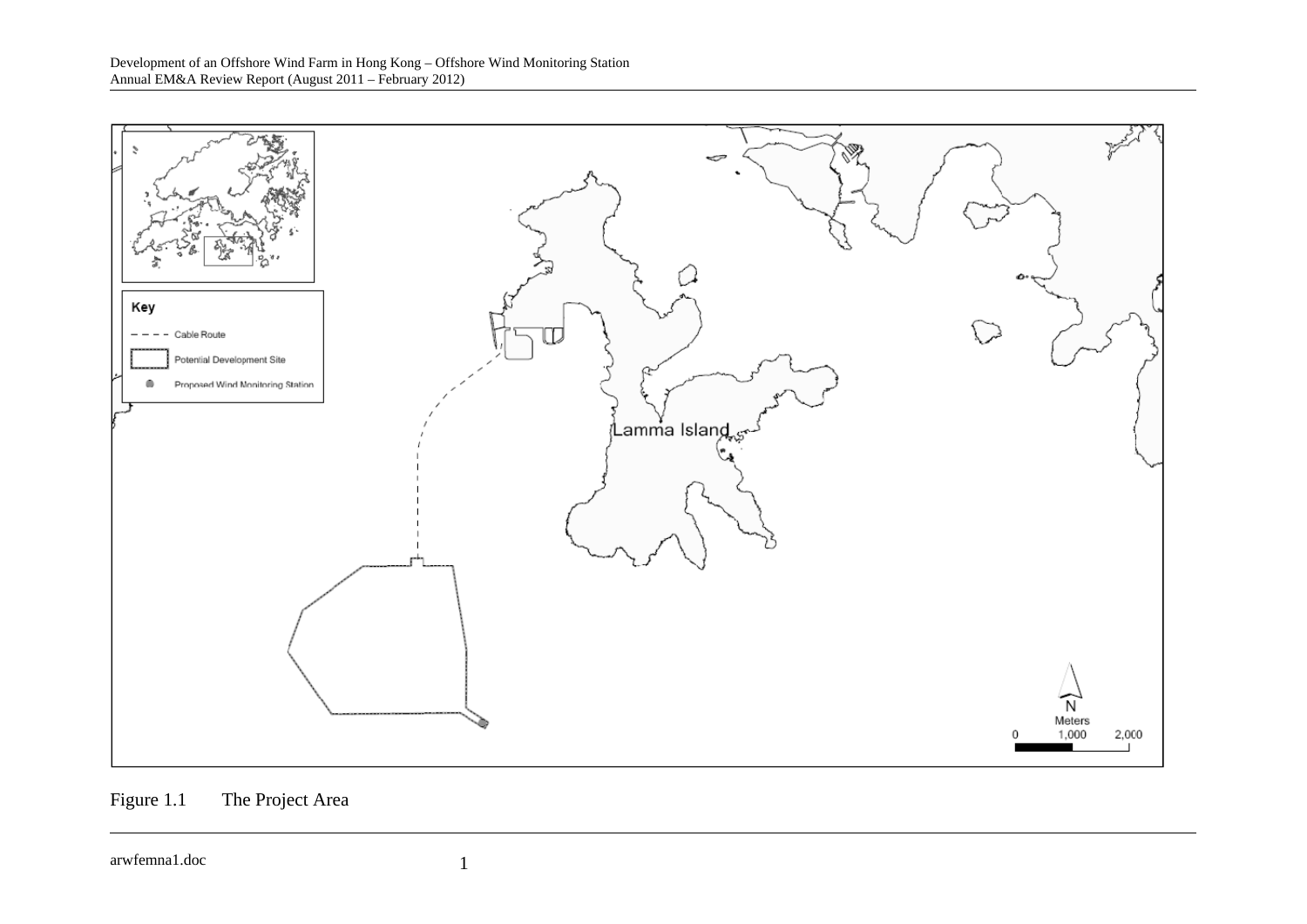

Figure 1.2 Design of the Wind Monitoring Station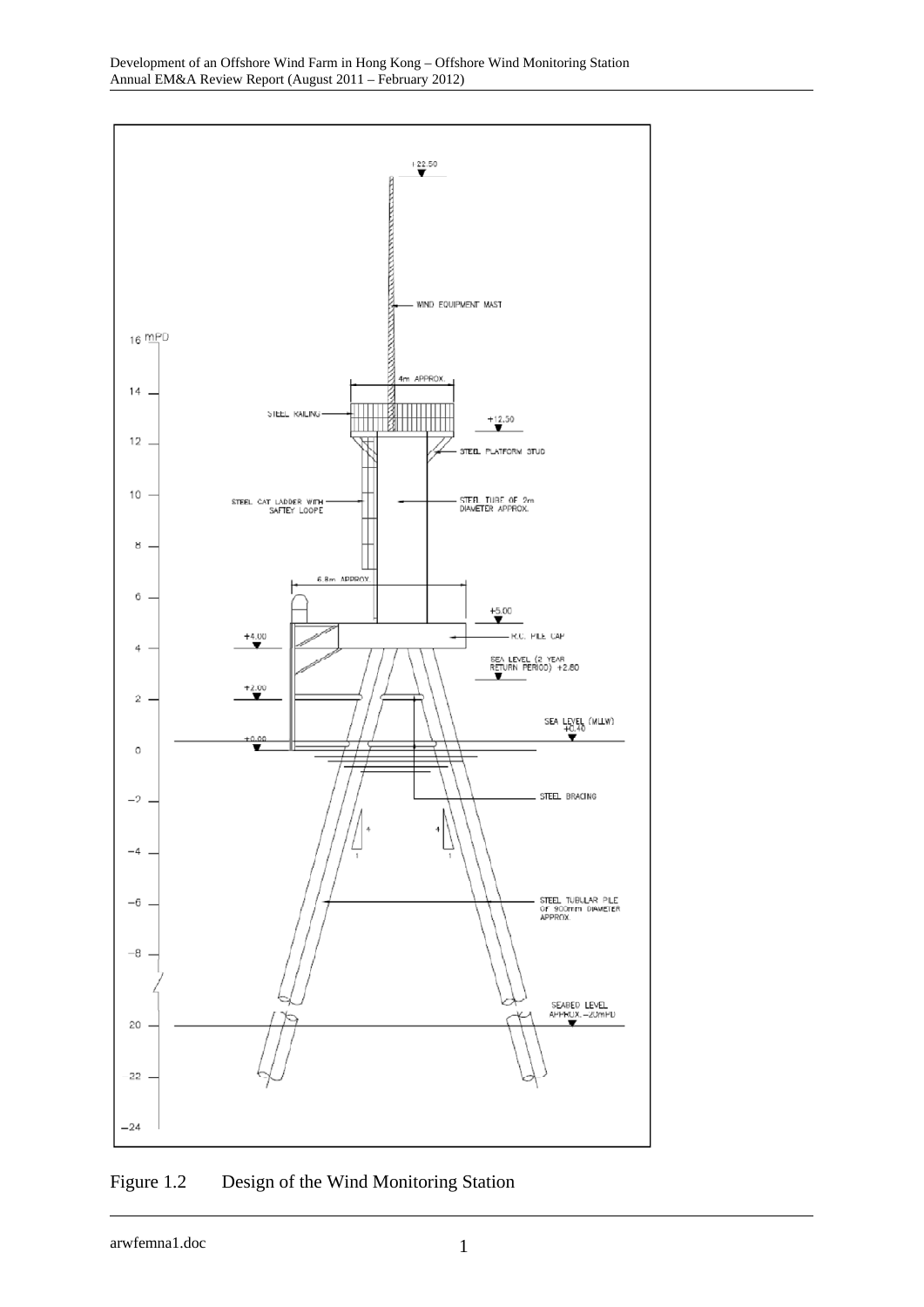## **2. ENVIRONMENTAL MONITORING**

## **2.1 Air Quality**

Air quality monitoring is not required for the construction of the WMS. However, site inspection was conducted at least twice per month to ensure that dust was avoided as practically as possible and, where necessary, mitigation measures were implemented to ensure that dust emission is reduced to a practical minimum.

#### **2.2 Noise**

Noise monitoring is not required for construction of the WMS other than those related good construction practices. However, site inspection is conducted at least twice per month to ensure that noise impact should be reduced as far as practicable and unnecessary noise impact was avoided.

#### **2.3 Water Quality**

Water quality monitoring is not required for construction of the WMS. However, site inspection was conducted at least twice per month to ensure that the works did not cause any visible foam, oil, grease, litter or other objectionable matter to be present in the water within and adjacent to the area.

## **2.4 Waste Management**

Wastes generated from construction of the WMS include construction and demolition (C&D) materials, chemical waste and general refuse. The Waste Management Plan submitted by the Contractor includes the procedures for handling these wastes.

Site inspection was conducted at least twice per month to ensure that all wastes produced during the construction phase were managed in accordance with the Waste Management Plan, good waste management practices, and statutory regulations and requirements.

#### *Advice on Solid and Liquid Waste Management Status*

The estimated quantities of wastes generated during the construction period of the WMS are summarized in Table 2.1.

Table 2.1 Estimated Quantities of Waste Generated During the Construction Period

| <b>Waste Type</b>         | <b>Examples</b>                           | <b>Estimated Amount</b> |
|---------------------------|-------------------------------------------|-------------------------|
| <b>Construction Waste</b> | Inert C&D materials                       | Nil                     |
| <b>Construction Waste</b> | Non-inert C&D waste and<br>domestic waste | 5.8 Tonnes              |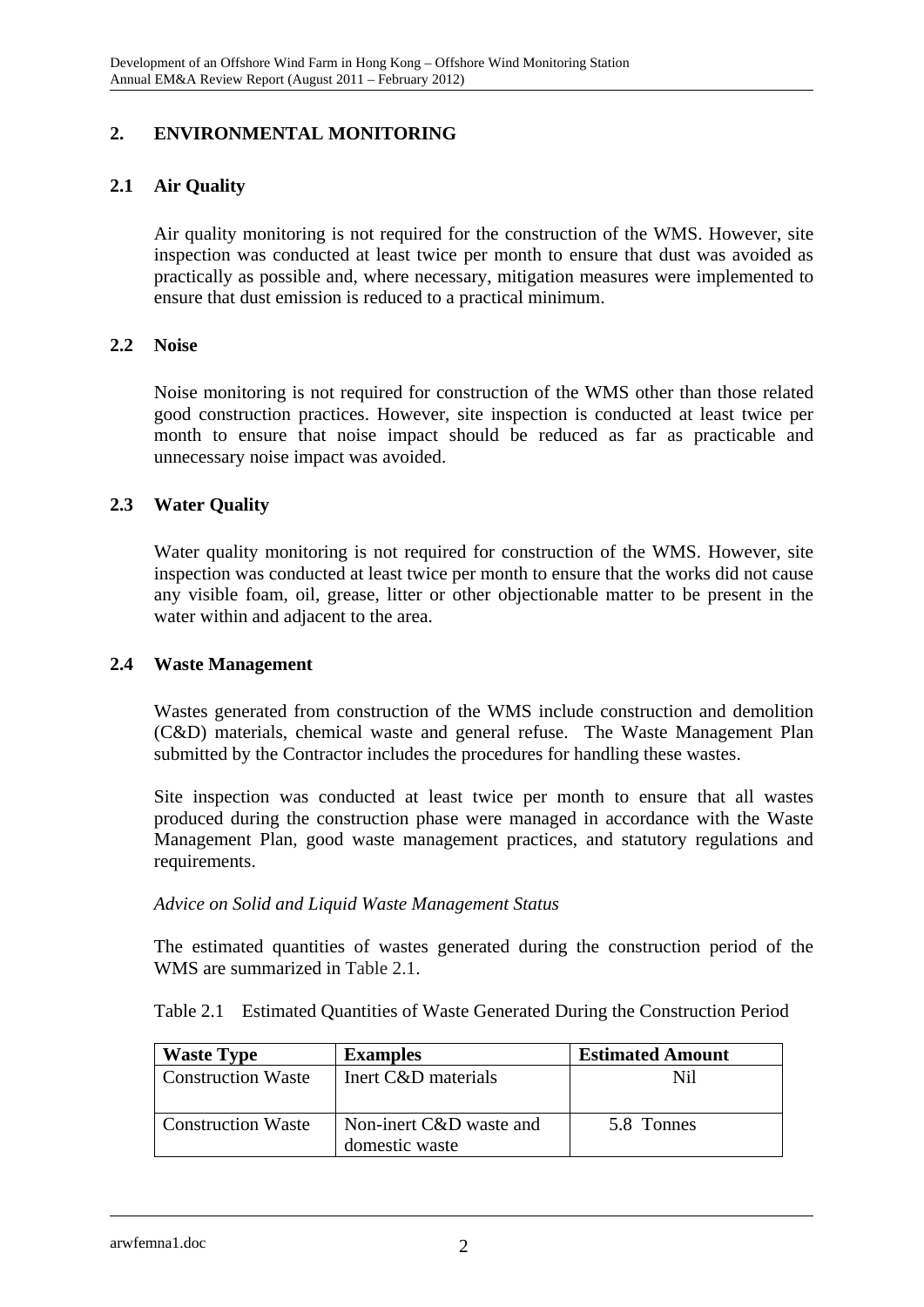| <b>Waste Type</b>     | <b>Examples</b>      | <b>Estimated Amount</b> |
|-----------------------|----------------------|-------------------------|
| <b>Chemical Waste</b> | Used lubrication oil | Nil                     |

## **2.5 Marine Ecology / Fisheries**

*Marine Mammals / Sea Turtle Exclusion Zone* 

A 500m marine mammals / sea turtles exclusion zone is enforced during all marine piling operations. A qualified person was present during all piling activities and conducted visual monitoring in accordance with the monitoring requirements. The percussive piling works were conducted on days between 9/8/2011 and 6/10/2011. No marine mammal or sea turtle was observed within the 500m exclusion zone or close to the site during the course of the piling works. A summary on marine mammals / sea turtle visual monitoring is shown in Table 2.2. Monitoring details can be found in the monthly EM&A reports for the construction of the WMS.

| Date*          | <b>Marine Mammals</b> | Sea Turtle | <b>Observers' Names</b> |
|----------------|-----------------------|------------|-------------------------|
|                | Sighted               | Sighted    |                         |
| $9-Aug-11$     | Nil                   | Nil        | Lee Yun Lam Alvin       |
| 16-Aug-11      | Nil                   | Nil        | <b>Richard Huang</b>    |
| 18-Aug-11      | Nil                   | Nil        | <b>Richard Huang</b>    |
| 19-Aug-11      | Nil                   | Nil        | <b>Richard Huang</b>    |
| $26$ -Aug-11   | Nil                   | Nil        | <b>Richard Huang</b>    |
| 29-Aug-11      | Nil                   | Nil        | <b>Richard Huang</b>    |
| $31$ -Aug-11   | Nil                   | <b>Nil</b> | <b>Richard Huang</b>    |
| $2-Sep-11$     | Nil                   | Nil        | <b>Richard Huang</b>    |
| $5-Sep-11$     | Nil                   | Nil        | <b>Richard Huang</b>    |
| 7-Sep-11       | Nil                   | Nil        | <b>Richard Huang</b>    |
| $8-Sep-11$     | Nil                   | Nil        | <b>Richard Huang</b>    |
| $9-Sep-11$     | Nil                   | Nil        | <b>Richard Huang</b>    |
| $10-Sep-11$    | Nil                   | Nil        | <b>Richard Huang</b>    |
| 14-Sep-11      | Nil                   | Nil        | <b>Richard Huang</b>    |
| $16-Sep-11$    | Nil                   | Nil        | <b>Richard Huang</b>    |
| 19-Sep-11      | Nil                   | Nil        | <b>Richard Huang</b>    |
| $21-Sep-11$    | Nil                   | Nil        | <b>Richard Huang</b>    |
| $6$ -Oct- $11$ | Nil                   | Nil        | <b>Richard Huang</b>    |

|  |  |  |  | Table 2.2 Summary on Marine Mammals / Sea Turtle Visual Monitoring |
|--|--|--|--|--------------------------------------------------------------------|
|--|--|--|--|--------------------------------------------------------------------|

Notes: \* Monitoring was conducted during the dates when there was percussive piling operation.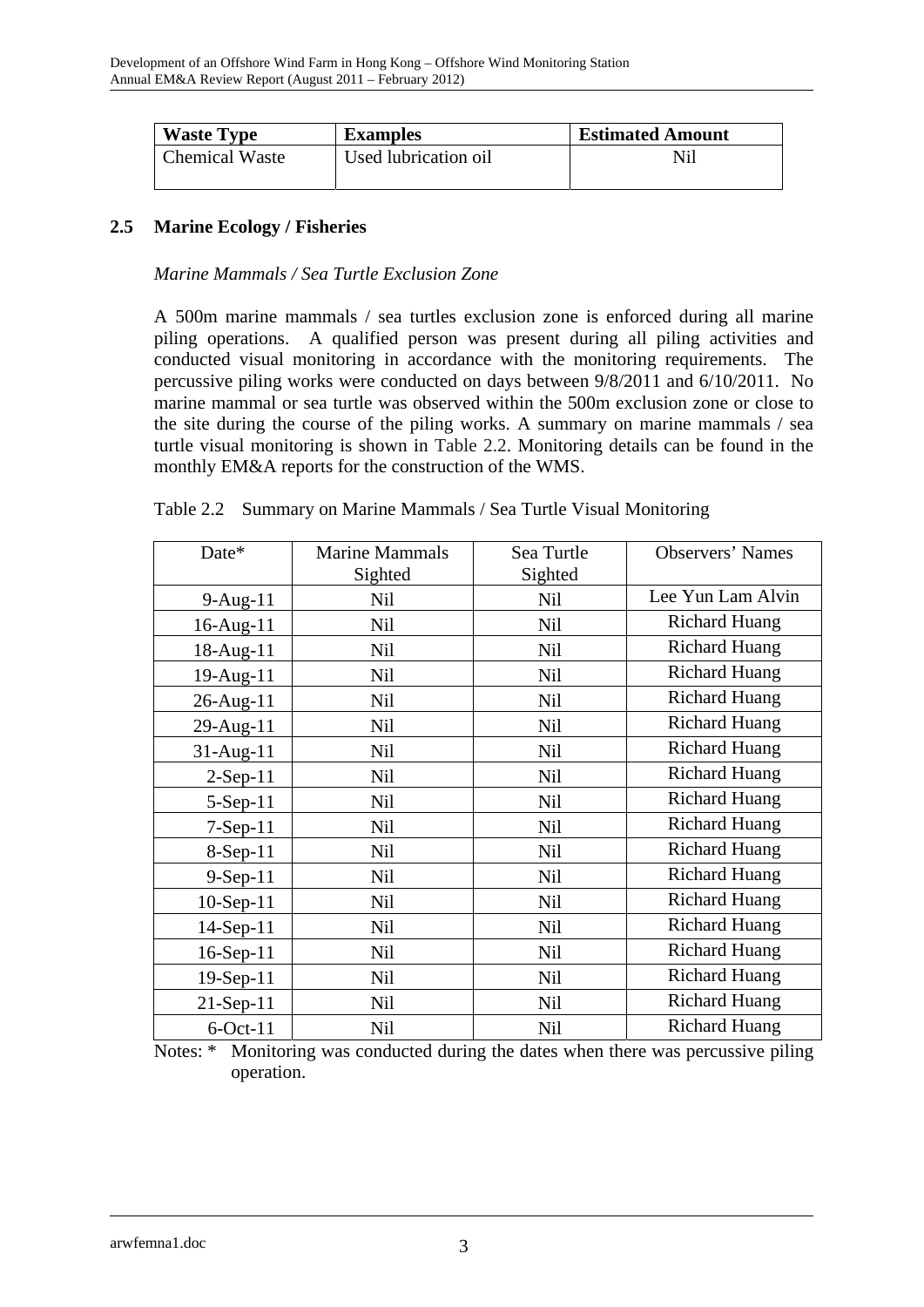# **3. ENVIRONMENTAL AUDIT**

## **3.1 Review of Environmental Monitoring Procedures**

The environmental monitoring procedures were regularly reviewed by the Environmental Team and no modification was recommended.

#### **3.2 Assessment of Environmental Monitoring Results**

There was no negative finding for the environmental monitoring for the reporting period and the event/action plans were not applicable.

## **3.3 Site Environmental Audit**

Site audits were carried out by the Environmental Team at least twice per month to ensure compliance with relevant legislations and requirements. The site conditions were generally satisfactory. All required mitigation measures were properly implemented.

## **3.4 Status of Environmental Licensing and Permitting**

The licenses/permits obtained for the Project are summarised in Table 3.1.

| License/Permit               | Ref. No.           | <b>Valid Period</b> |                | <b>Description</b>                                                                                                    |
|------------------------------|--------------------|---------------------|----------------|-----------------------------------------------------------------------------------------------------------------------|
|                              |                    | From                | T <sub>0</sub> |                                                                                                                       |
| Environmental<br>Permit      | EP-394/2010        | 08/06/10            |                | For the construction and<br>operation of the Project                                                                  |
| Construction<br>Noise Permit | PP-RS0020-<br>11   | 14/06/11            | 13/12/11       | For the carrying out of<br>percussive piling during 07:00-<br>19:00 except on general<br>holidays (including Sundays) |
| Construction<br>Noise Permit | GW-RS0635<br>$-11$ | 13/07/11            | 04/01/12       | For the use of specified PME's<br>during $19:00-07:00$ and whole<br>day of general holidays<br>(including Sundays).   |

## **3.5 Implementation Status of Environmental Mitigation Measures**

Mitigation measures detailed in the Environmental Permit and the EM&A Manual were properly implemented. A summary of the Environmental Mitigation Implementation Schedule (EMIS) is presented in Appendix C.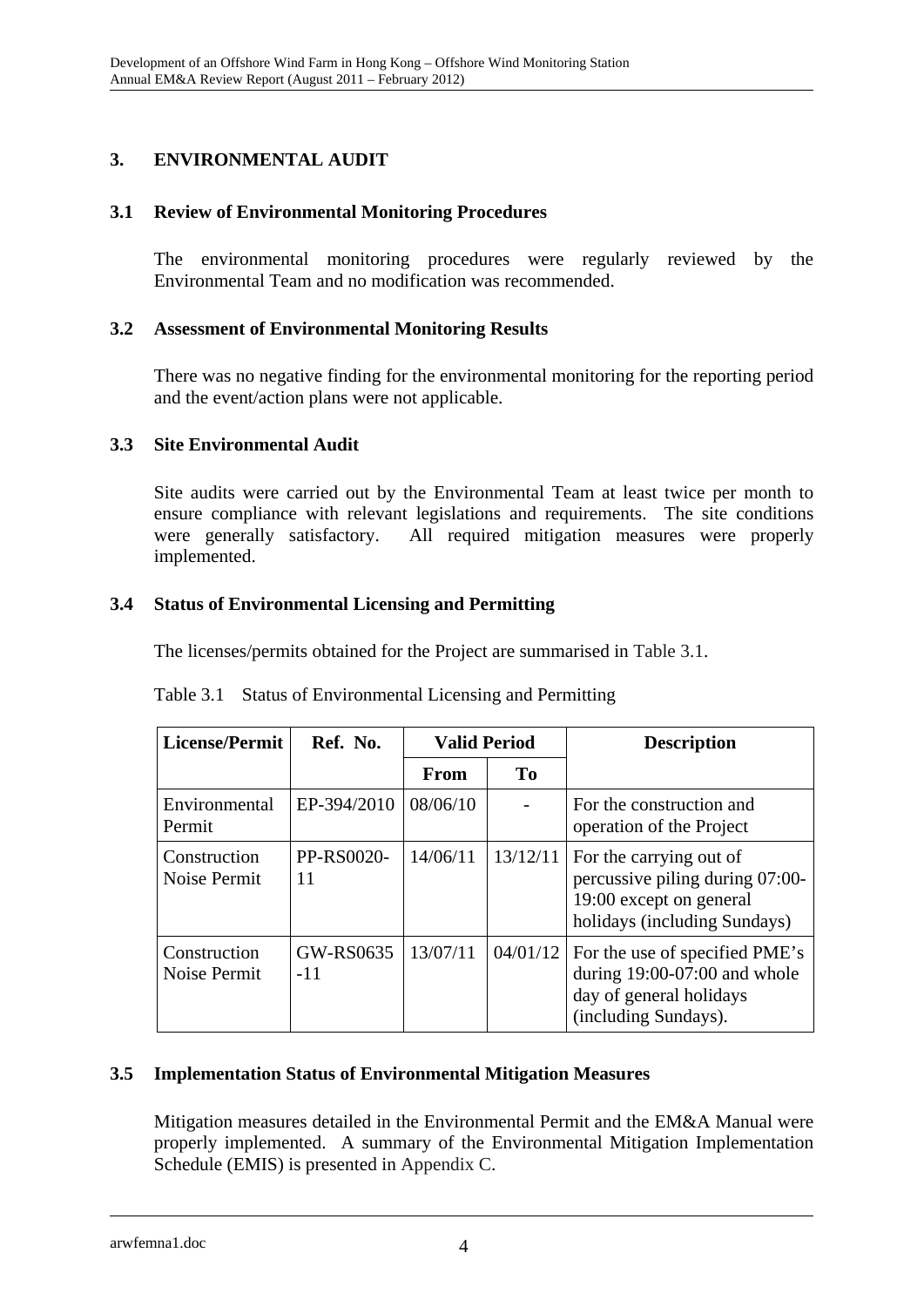## **3.6 Implementation Status of Event/Action Plans**

There was no negative finding for the environmental monitoring and the event/action plans were not applicable.

## **3.7 Implementation Status of Environmental Complaint Handling Procedures**

No complaint against the construction activities was received during the course of the construction of the WMS.

| Table 3.2 Environmental Complaints / Enquiries Received |  |  |
|---------------------------------------------------------|--|--|
|                                                         |  |  |

| Case Reference /<br>Date, Time Received /<br><b>Date, Time Concerned</b> | <b>Descriptions /Actions Taken</b> | <b>Conclusion / Status</b> |
|--------------------------------------------------------------------------|------------------------------------|----------------------------|
| Nil                                                                      | N/A                                | N/A                        |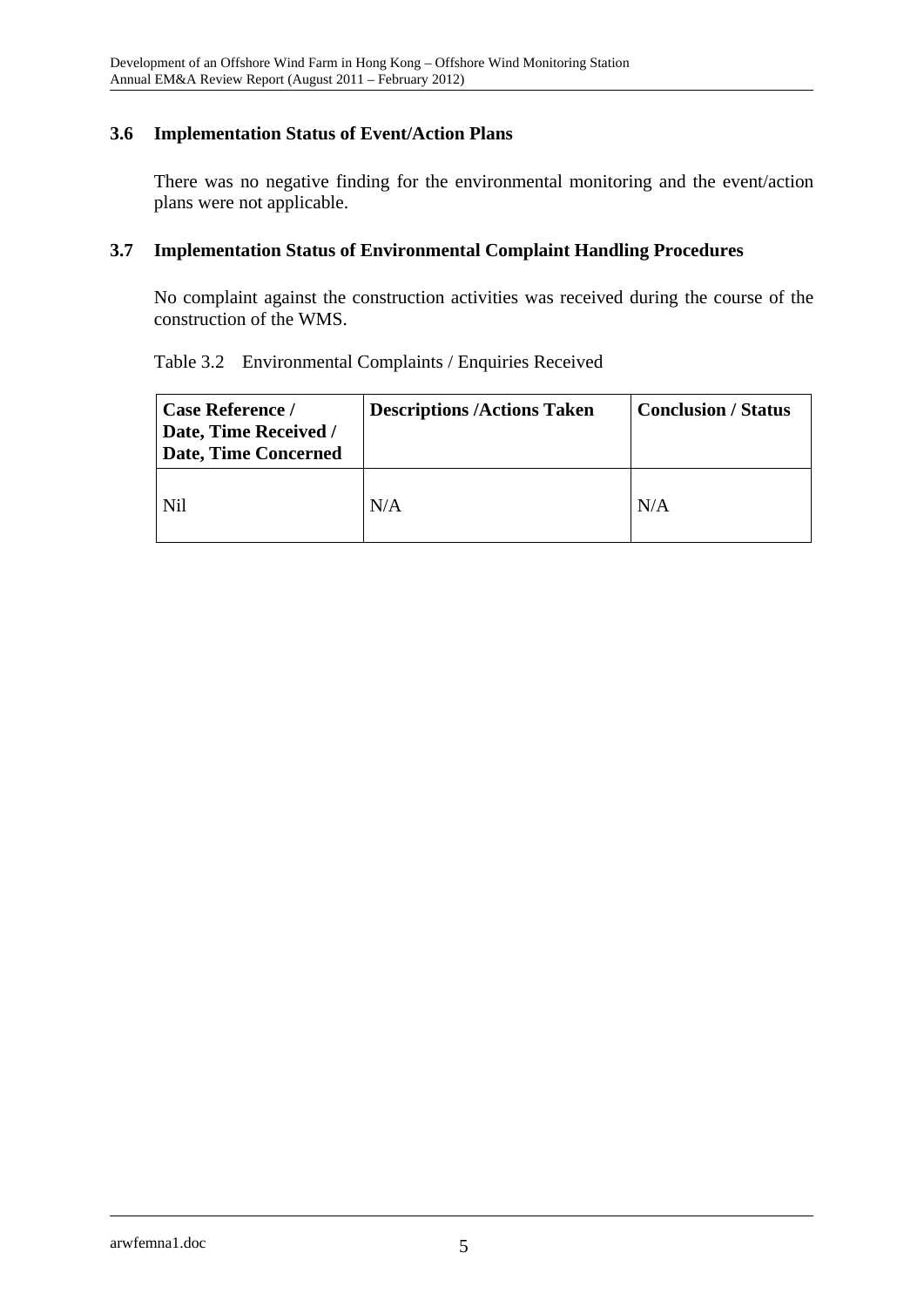## **4. CONCLUSION**

All required environmental mitigation measures were properly implemented in accordance with the EM&A Manual throughout the construction year. No complaint against the construction activities was received during the period. There was also no prosecution for breaches of relevant environmental legislations.

Based on the EM&A findings, the overall environmental performance of the Project was satisfactory. In line with the EIA predictions, it is concluded that the construction of the WMS has not caused any adverse impact on the environment after the implementation of the recommended mitigation measures. As such, the EM&A programme for construction of the WMS shall be terminated as recommended by the EM&A Manual.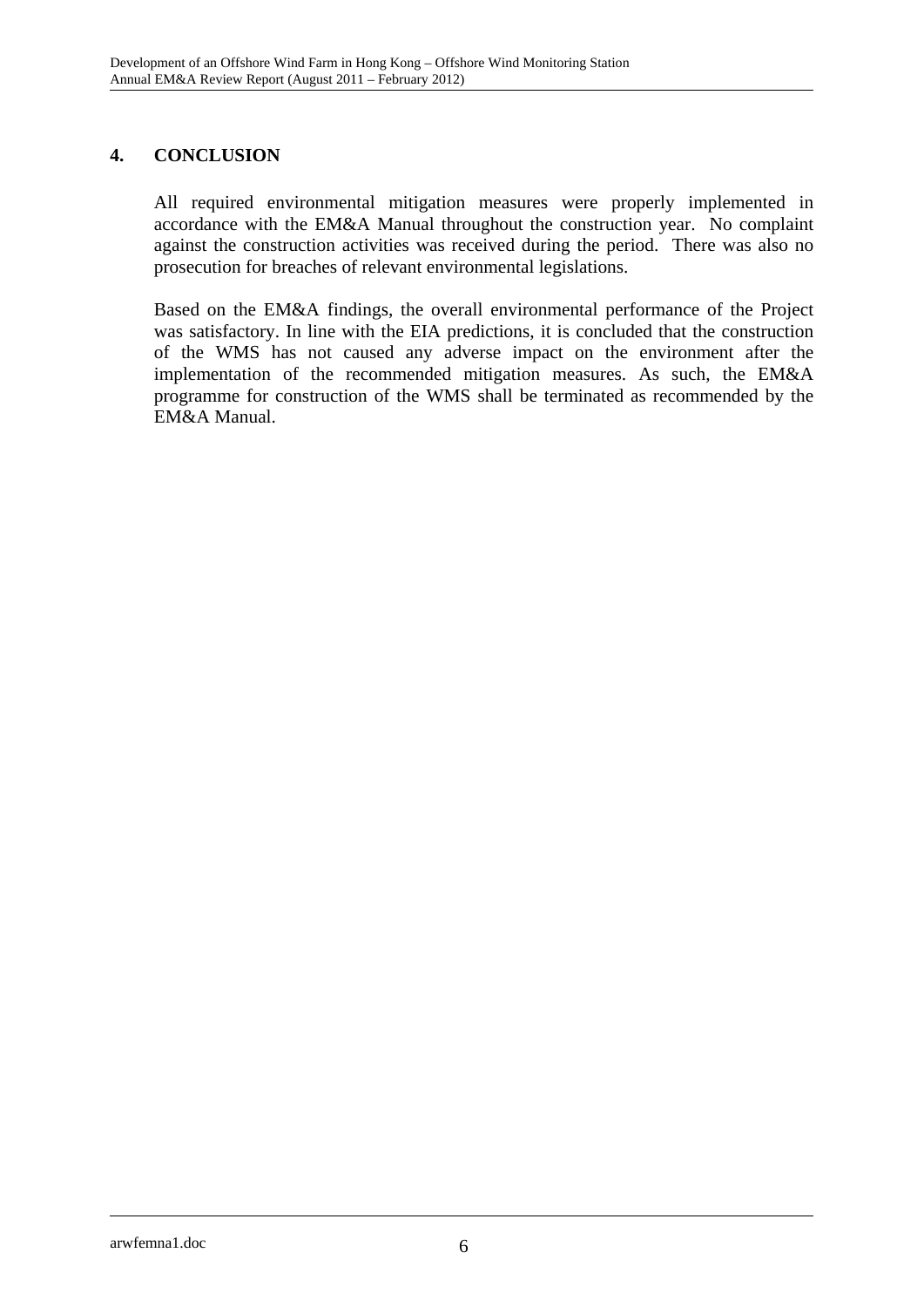## **Appendix A Organization Chart**

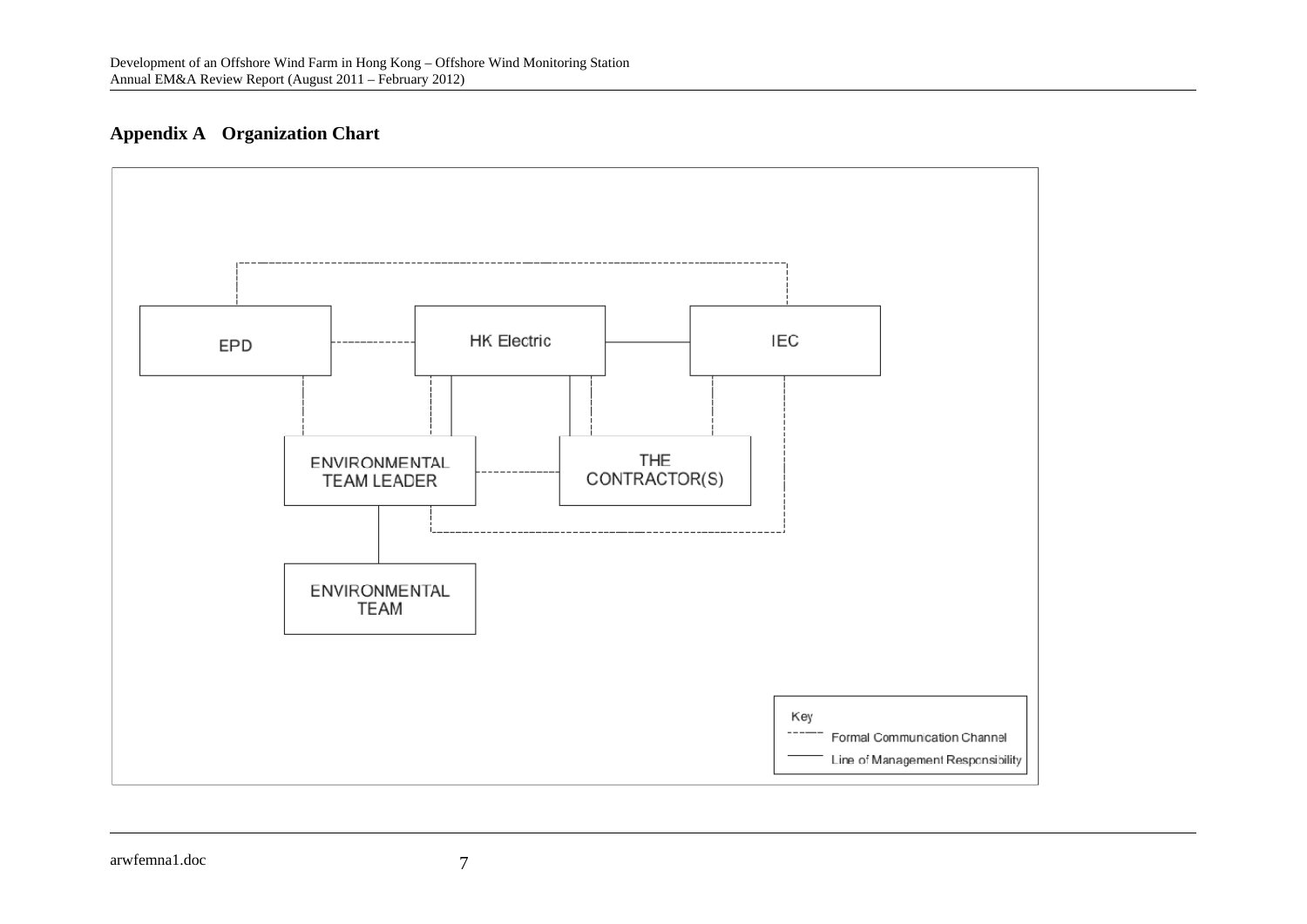# **Appendix B Construction Programme of the Wind Monitoring Station**

| Tentative Construction Programme of the Wind Monitoring Station |                                   |                                                  |  |              |              |        |     |      |      |  |                                                           |  |  |
|-----------------------------------------------------------------|-----------------------------------|--------------------------------------------------|--|--------------|--------------|--------|-----|------|------|--|-----------------------------------------------------------|--|--|
| ID                                                              | O Task Name                       |                                                  |  | Start        | Finish       | April  | May | June | July |  | August Septem October Novemb Decemb January Februar March |  |  |
| $\overline{1}$                                                  | $\overline{m}$ Site Investigation |                                                  |  | Tue 10/5/11  | Wed 15/6/11  |        |     |      |      |  |                                                           |  |  |
| $\overline{2}$                                                  |                                   | Preparation Work for Percussive Piling           |  | Thu 16/6/11  | Sun 31/7/11  |        |     |      |      |  |                                                           |  |  |
| $\mathbf{3}$                                                    | Percussive piling                 |                                                  |  | Mon 1/8/11   | Mon 10/10/11 |        |     |      |      |  |                                                           |  |  |
| $\overline{4}$                                                  |                                   | Installation of Wind Monitoring Station Platform |  | Wed 12/10/11 | Mon 16/1/12  |        |     |      |      |  |                                                           |  |  |
| 5                                                               | Installation of LIDAR System      |                                                  |  | Fri 20/1/12  | Wed 29/2/12  |        |     |      |      |  |                                                           |  |  |
|                                                                 |                                   |                                                  |  |              |              | Page 1 |     |      |      |  |                                                           |  |  |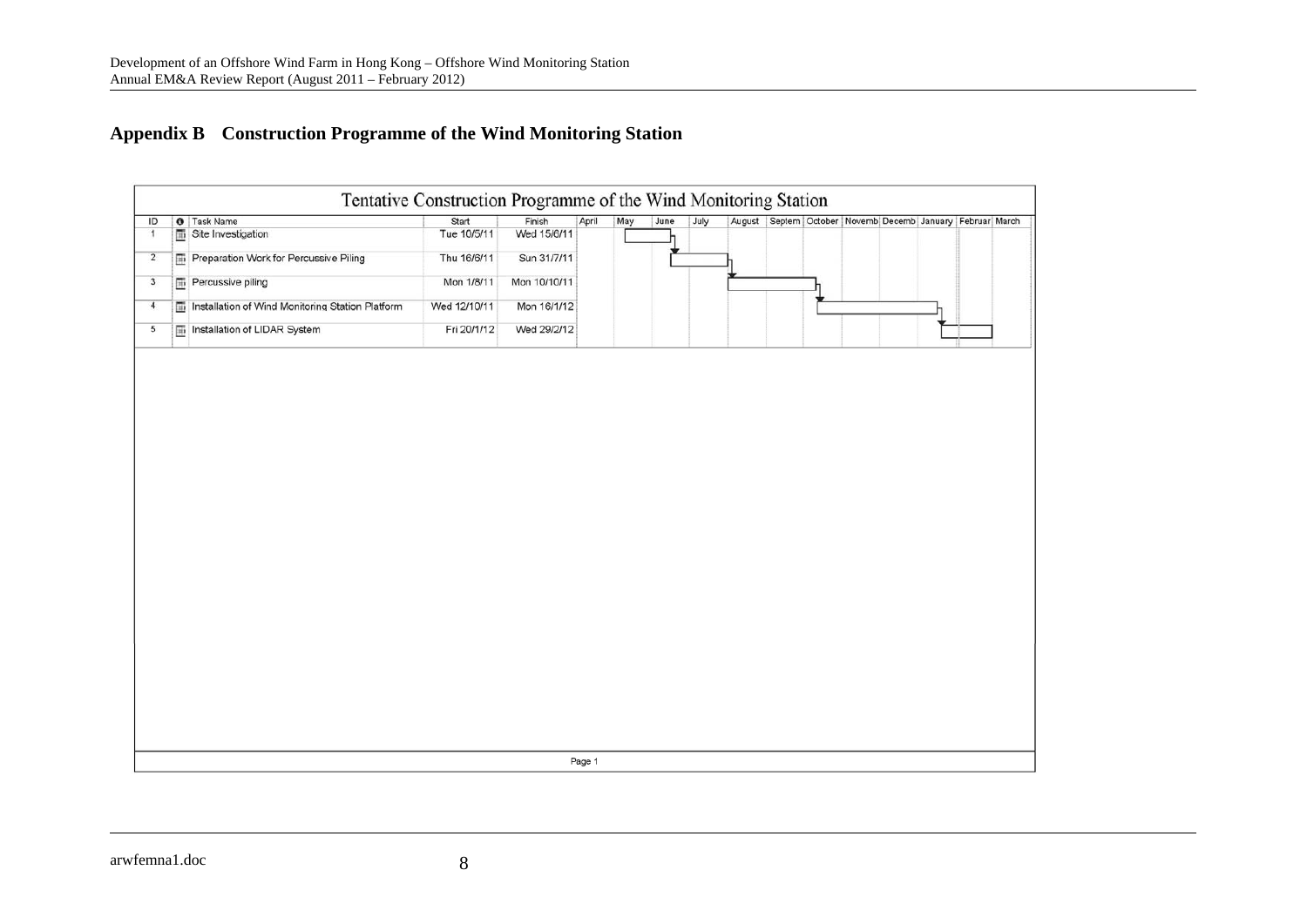## **Appendix C Summary of EMIS**

## **Table C.1 Construction Phase Mitigation Measures and their Implementation for Wind Monitoring Station in the Reporting Period**

| EM&A<br>Log Ref. | <b>Mitigation Measures</b>                                                                                                                                                                                                                                                                                                                                                        | Implementation<br><b>Status</b> |
|------------------|-----------------------------------------------------------------------------------------------------------------------------------------------------------------------------------------------------------------------------------------------------------------------------------------------------------------------------------------------------------------------------------|---------------------------------|
|                  | <b>WATER QUALITY</b>                                                                                                                                                                                                                                                                                                                                                              |                                 |
| $\mathbf{1}$     | The contractor(s) will ensure that the works cause no visible foam, oil,<br>grease, litter or other objectionable matter to be present in the water within<br>and adjacent to the area of marine works.                                                                                                                                                                           | Complied                        |
| $\overline{c}$   | Control and monitoring systems will be used to alert the crew to leaks or<br>any other potential risks.                                                                                                                                                                                                                                                                           | Complied                        |
| 3                | All plant will be fully serviced and inspected before use to limit any<br>potential discharges to the marine environment.                                                                                                                                                                                                                                                         | Complied                        |
| $\overline{4}$   | Avoid spillage of oil, fuel and chemicals from structures by adopting<br>appropriate good site practices.                                                                                                                                                                                                                                                                         | Complied                        |
| 5                | The storage areas of oil fuel and chemical will be surrounded by bunds or<br>other containment device to prevent spilled oil, fuel and chemicals from<br>reaching the receiving waters.                                                                                                                                                                                           | Complied                        |
| 6                | The Contractors will prepare guidelines and procedures for immediate<br>clean-up actions following any spillages of oil, fuel or chemicals.                                                                                                                                                                                                                                       | Complied                        |
| $\tau$           | Any grout used would conform to the relevant environmental standards. In<br>addition, the adoption of appropriate operational management by the<br>contractor should lead to low potential for leakage during the pumping<br>phase.                                                                                                                                               | Complied                        |
| 8                | No debris shall be willingly discharged to sea. However, should debris be<br>placed on the seabed, this will be removed (wherever practicable).                                                                                                                                                                                                                                   | Complied                        |
|                  | <b>WASTE MANAGEMENT</b>                                                                                                                                                                                                                                                                                                                                                           |                                 |
| 9                | The Contractor shall prepare and implement a Waste Management Plan<br>which incorporates site-specific factors, such as the designation of areas<br>for the segregation and temporary storage of reusable and recyclable<br>materials.                                                                                                                                            | Complied                        |
| 10               | The Contractor shall ensure only licensed waste collectors are used to<br>collect chemical waste for delivery to a licensed treatment facility.                                                                                                                                                                                                                                   | Complied                        |
| 11               | The Contractor shall apply for and obtain the appropriate licenses/permits<br>for the disposal public fill and chemical waste.                                                                                                                                                                                                                                                    | Complied                        |
| 12               | EM&A of waste handling, storage, transportation, disposal procedures and Complied<br>documentation through the site audit programme shall be undertaken.                                                                                                                                                                                                                          |                                 |
|                  | <b>MARINE ECOLOGY</b>                                                                                                                                                                                                                                                                                                                                                             |                                 |
| 13               | The vessel operators will be required to control and manage all effluent<br>from vessels.                                                                                                                                                                                                                                                                                         | Complied                        |
| 14               | A policy of no dumping of rubbish, food, oil, or chemicals will be strictly<br>enforced. This will also be covered in the contractor briefings.                                                                                                                                                                                                                                   | Complied                        |
| 15               | Vessel operators working on the Project construction or operation will be<br>given a briefing, alerting them to the possible presence of marine<br>mammals in the area, and guidelines for safe vessel operations in the<br>presence of cetaceans. If high speed vessels are used, they will be required<br>to slow to 10 knots when passing through a high density dolphin area. | Complied                        |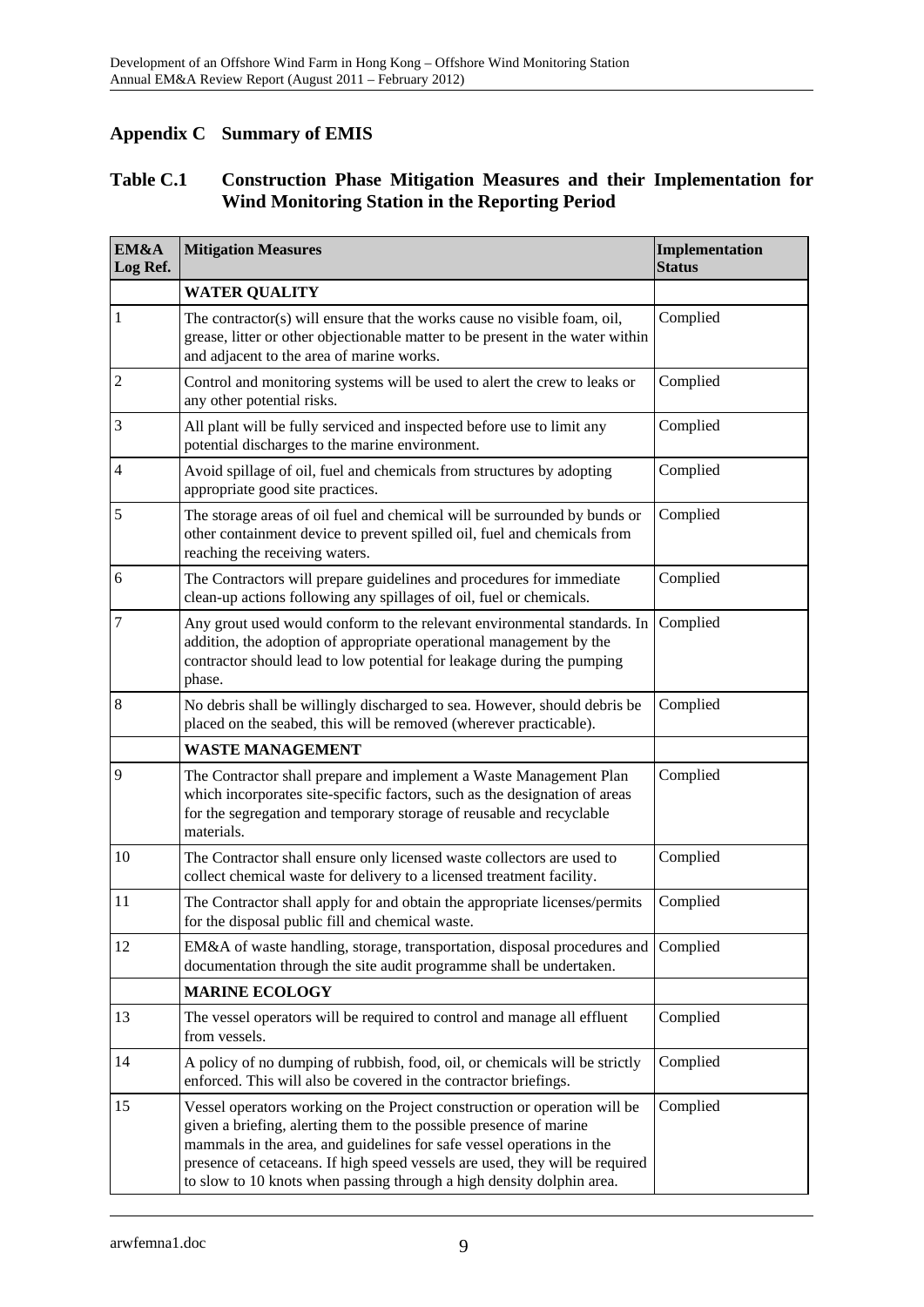| EM&A<br>Log Ref. | <b>Mitigation Measures</b>                                                                                                                                                                                                                                                                                                                                                                                                                  | Implementation<br><b>Status</b> |
|------------------|---------------------------------------------------------------------------------------------------------------------------------------------------------------------------------------------------------------------------------------------------------------------------------------------------------------------------------------------------------------------------------------------------------------------------------------------|---------------------------------|
| 16               | The vessel operators will be required to use predefined and regular routes,<br>as these will become known to porpoise using these waters. This measure<br>will further serve to minimize disturbance to marine mammals due to<br>vessel movements.                                                                                                                                                                                          | Complied                        |
| 17               | To reduce underwater sound levels associated with percussive piling, the<br>following steps will be taken:<br>Quieter hydraulic hammers should be used instead of the noisier<br>$\frac{1}{2}$<br>diesel hammers;<br>Acoustic decoupling of noisy equipment on work barges should be<br>undertaken.                                                                                                                                         | Complied                        |
| 18               | Best practices are recommended to reduce the impacts to marine<br>mammals:<br>Instigate 'ramping-up' of the piling hammer to provide an advance<br>$\overline{\phantom{0}}$<br>warning system to marine mammals in the vicinity;<br>Activities will be continuous without short-breaks and avoiding<br>$\frac{1}{2}$<br>sudden random loud sound emissions                                                                                  | Complied                        |
| 19               | An exclusion zone of 500 m radius will be scanned around the work area<br>for at least 30 minutes prior to the start of percussive piling. If marine<br>mammals/sea turtles are observed in the exclusion zone, piling will be<br>delayed until they have left the area.                                                                                                                                                                    | Complied                        |
| 20               | No piling works for the wind monitoring station will be conducted during<br>the finless porpoise peak seasons between December and May.                                                                                                                                                                                                                                                                                                     | Complied                        |
| 21               | Marine percussive piling works to be restricted to a daily maximum of 12<br>hours within daylight operations.                                                                                                                                                                                                                                                                                                                               | Complied                        |
|                  | <b>FISHERIES</b>                                                                                                                                                                                                                                                                                                                                                                                                                            |                                 |
| 22               | The impacts to fisheries resources will be minimized by adopting the<br>following measures:<br>The use of competent and experienced contractors and vessels<br>operators;<br>Good planning of the installation sequence to avoid possible clashes;<br>÷<br>Good promulgation of information relating to construction activities;<br>Thorough auditing of all vessels;<br>Observing good industry construction practices by the Contractors; | Complied                        |
| 23               | Inform fishermen of possible developments of the Project in advance                                                                                                                                                                                                                                                                                                                                                                         | Complied                        |
| 24               | Using good engineering practice, including the use of appropriately sized<br>piles (smaller piles generate lower levels of underwater sound) and piling<br>equipment.                                                                                                                                                                                                                                                                       | Complied                        |
| 25               | Using ramp-up piling procedures. Blow frequency during this ramping up<br>period should replicate the intensity that would be undertaken during full<br>piling (e.g. one blow every two seconds) to provide cues for fish to<br>localize the sound source. Pile blow energy should be ramped up gradually<br>over the 'soft start' period.                                                                                                  | Complied                        |
| 26               | The relevant authorities will be notified of activities in the wind<br>monitoring station area during construction activities, including dates of<br>any works. In addition, the Marine Department will be notified of the final<br>location of the wind monitoring station structures so that these can be<br>updated on marine charts.                                                                                                    | Complied                        |
| 27               | All vessels engaged in construction activities will be equipped with a<br>Maritime VHF radio and an agreed frequency channel maintained. All<br>vessels involved in the construction works will show the correct lights and                                                                                                                                                                                                                 | Complied                        |